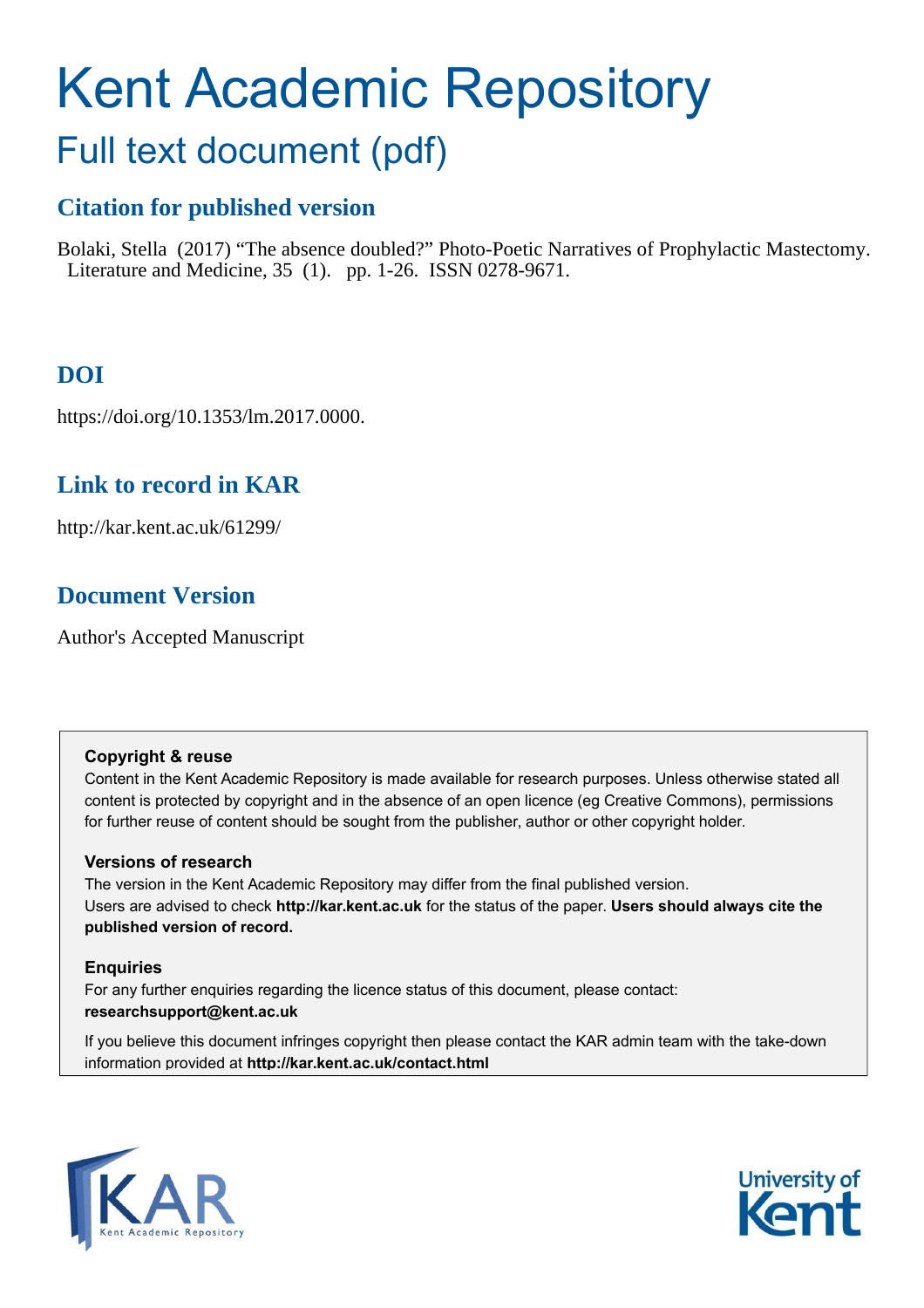"The absence doubled?" Photo-Poetic Narratives of Prophylactic Mastectomy Stella Bolaki

This essay considers a body of textual/photographic work, the sequence of poems by British poet Clare Best Self-portrait without Breasts (2011) and her collaboration with photographer Laura Stevens, which explore preventive surgery and questions of genetics and hereditary breast cancer.<sup>1</sup> Best decided to undergo bilateral mastectomy in 2006 in order to reduce the risk of developing breast cancer in light of her family history. Her project has a private dimension but can be equally approached as an attempt to shape public perceptions by contributing "to ongoing discussions about choice in breast cancer prevention and treatment."<sup>2</sup> It can be situated in the context of "new narratives of genetic risk"<sup>3</sup> and specifically of prophylactic mastectomy that focus on experiences of what has come to be known as "previvors," people "who are survivors of a predisposition to cancer but who haven't had the disease."<sup>4</sup> Best has revealed that her decision to remove her breasts has met with different responses by her own family and friends, including horror and fear. Women who have taken that path are described as "pawns of statistical rhetoric, consumer culture, and biomedicine" or, at the opposite end of the scale, applauded for making an empowered decision to prevent an almost certain destiny (that is, breast cancer) while at the same time fulfilling their responsibilities to others as wives, daughters, and mothers.<sup>5</sup> Best's work is thus relevant to a series of often controversial debates that are taking place both within feminist circles and within health activism as well as in the broader culture: how to grapple with the rise of statistics and risk discourse in the Western world; whether disease prevention should focus on individual genetic risk as opposed to structural/social health factors; and how acceptable or necessary elective surgery is as a form of managing breast cancer risk.

Self-portrait without Breasts touches on these issues but also negotiates questions around concealment and visibility of the postoperative body that were at the center of earlier representations of breast cancer in general and the site of the scar in particular. A review of Best's poems draws attention to this legacy while qualifying her version of feminist politics: "Best's muted, unostentatious, common-sense feminism can be detected in her choices to shun the reconstruction aggressively peddled by her doctors and to expose the medical establishment's collusion with the dominant ideal of femininity, while also unabashedly naming the sites of pleasure, erotic and maternal, on her body. In a culture obsessed with breasts, she manages to find and redefine beauty in her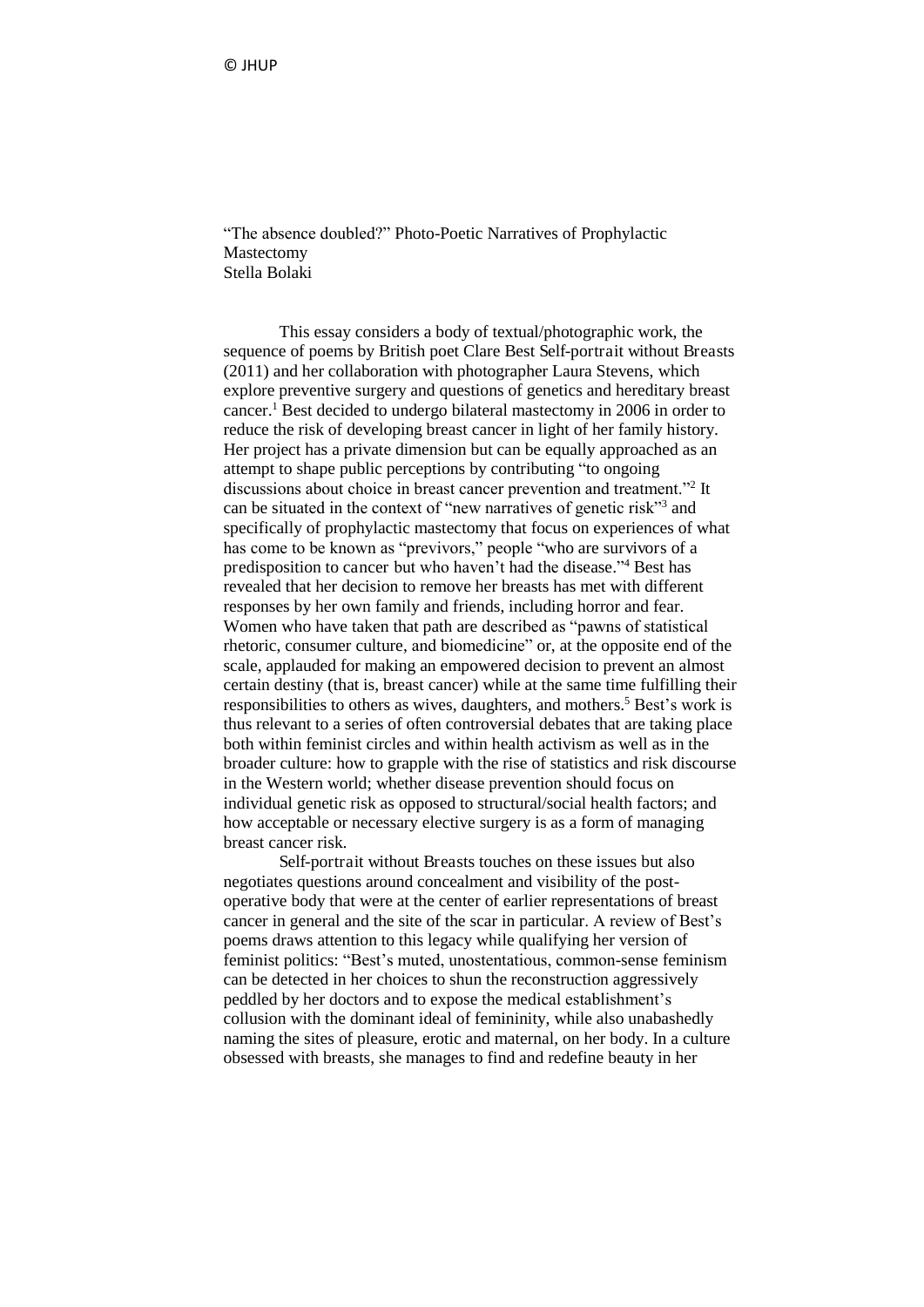experience of living in the post-mastectomy body." 6 Although the selection of adjectives describing Best's feminism can be interrogated further, the review suggests that her choices have a place within feminist responses to breast cancer and health that are often polarized in terms of either politicized narratives or stories aligned with the neoliberal postfeminist subject (especially within popular media that appeal to the general public).<sup>7</sup> In its continuing dialogue with certain aspects of feminist health activism and representations of the amputated breast. Best's photopoetic narrative of prophylactic mastectomy demonstrates the importance of expanding rather than limiting discourses about women's health and feminist politics in the twenty-first century.<sup>8</sup> In an era when notions of risk and medical consumerism guide treatment and the development of new breast cancer subjects, she offers a critical stance toward biomedicine without rejecting it altogether.

In Breastless: Encounters with Preventive Surgery (2011), a pamphlet that brings together a selection of Best's poems from Selfportrait without Breasts with Stevens's photographs and is accompanied by an article by leading cancer consultant Gareth Evans, Best expresses the hope that this work will "provoke further questions and foster many more conversations" not only in relation to gender politics but also about the ethics of genetics, surgery, and the education of health professionals.<sup>9</sup> A display of Stevens's photos alongside Best's poems is currently touring to a variety of audiences interested in the crossover between the arts and medicine, most notably Medical School conferences and Medical Humanities events across the UK, in Canada, and in the US, and this partly explains Best's comment that she has been "fascinated to observe the 'stored' energy" that was released as her work moved from the personal to the public.<sup>10</sup> The subsequent analysis then also considers its contribution to medical education and to the critical medical/health humanities. $11$ 

#### Vital Statistics

Even though the poems and photographs were published in 2011, as Best has stated in her blogs, diary entries, and various presentations that complement her narrative performance, her work about breast cancer really started when she was sixteen. This was when her mother was diagnosed and had two mastectomies. "There was only silence," she notes, evoking a time when the disease was a taboo issue, and she grew up with an intense awareness of "the 'danger' of my own growing body" as well as with an increased anxiety caused by the need of frequent screens.<sup>12</sup> She started considering her options, including risk-reducing surgery, in 2003 and 2004 when she turned the same age (forty-eight/forty-nine) as her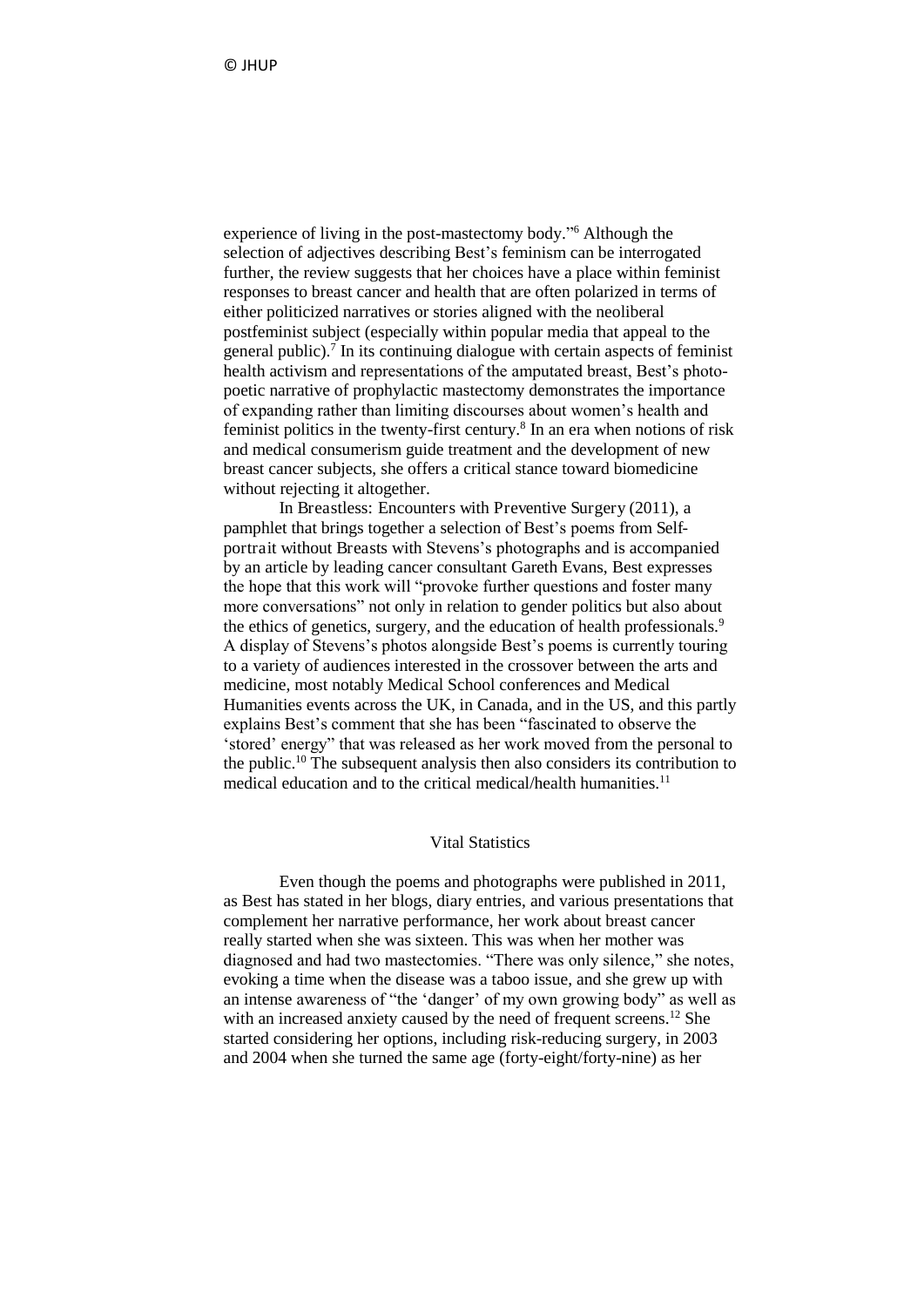mother when she was diagnosed with breast cancer. Later her aunt (her mother's sister) developed the disease and after that her first cousin. When her cousin died and Best reached the same age as her (fifty-eight), she thought it was a "timely moment to review this creative project in which all the women of my family have silent, invisible, but powerful roles." Another important aspect of her work then is to refigure hereditary disease as being not just about genes but about "the continuity of our stories. Our one story."<sup>13</sup> Excisions, where the sequence of poems Self-portrait without Breasts appears in its entirety, opens with the section Matryoshka, a reference to a set of nested dolls. This is Best's image for generations and matrilinear inheritance as well as genes and a genetic disposition to cancer. "Stitch" from this section inserts the tropes of cutting and stitching, characteristic of sewing, surgery but also writing (poetry), into a matrilinear history:

My grandmother knew about seams, knew things made from good material may be cut and made again. . . . . . . . . . . . . . . . . . . . . . . . . .

My grandmother knew about seams her abdomen ruched from pubis to sternum, the stitch-marks silver and blue.<sup>14</sup>

The seams here refer both to the line where pieces of fabric are sewn together and to bodily scars. Sewing (and writing) is like surgery, whose etymology kheirourgia (kheir meaning hand and ergon meaning work in Greek) has "more to do with art, handwork and finesse than with cutting," as Best reminds us.<sup>15</sup> At this stage, her creative project is still private. Her writing, primarily journal keeping, becomes a way to negotiate a number of decisions in 2005 and 2006 that are revisited in the poems, most of which were written after the surgery: "What kind of preventive action to take: continue to wait, watch and be screened, or go for chemical or surgical intervention? What kind of surgery: reconstructive or not, nipples or not? What kind of shape to adopt in public: flat flat or flat with prostheses?"<sup>16</sup>

With the rise of the field of statistics during the twentieth century, the language of risks and odds has penetrated every aspect of our lives, especially questions of illness and health, leading to what Kathleen Woodward has called "statistical panic." As she explains, drawing on Freud, statistical panic falls somewhere between fear that is attached to a specific object and anxiety that is related to "a probability, to varying scenarios, to futures that are statistical in nature."<sup>17</sup> "Living in prognosis."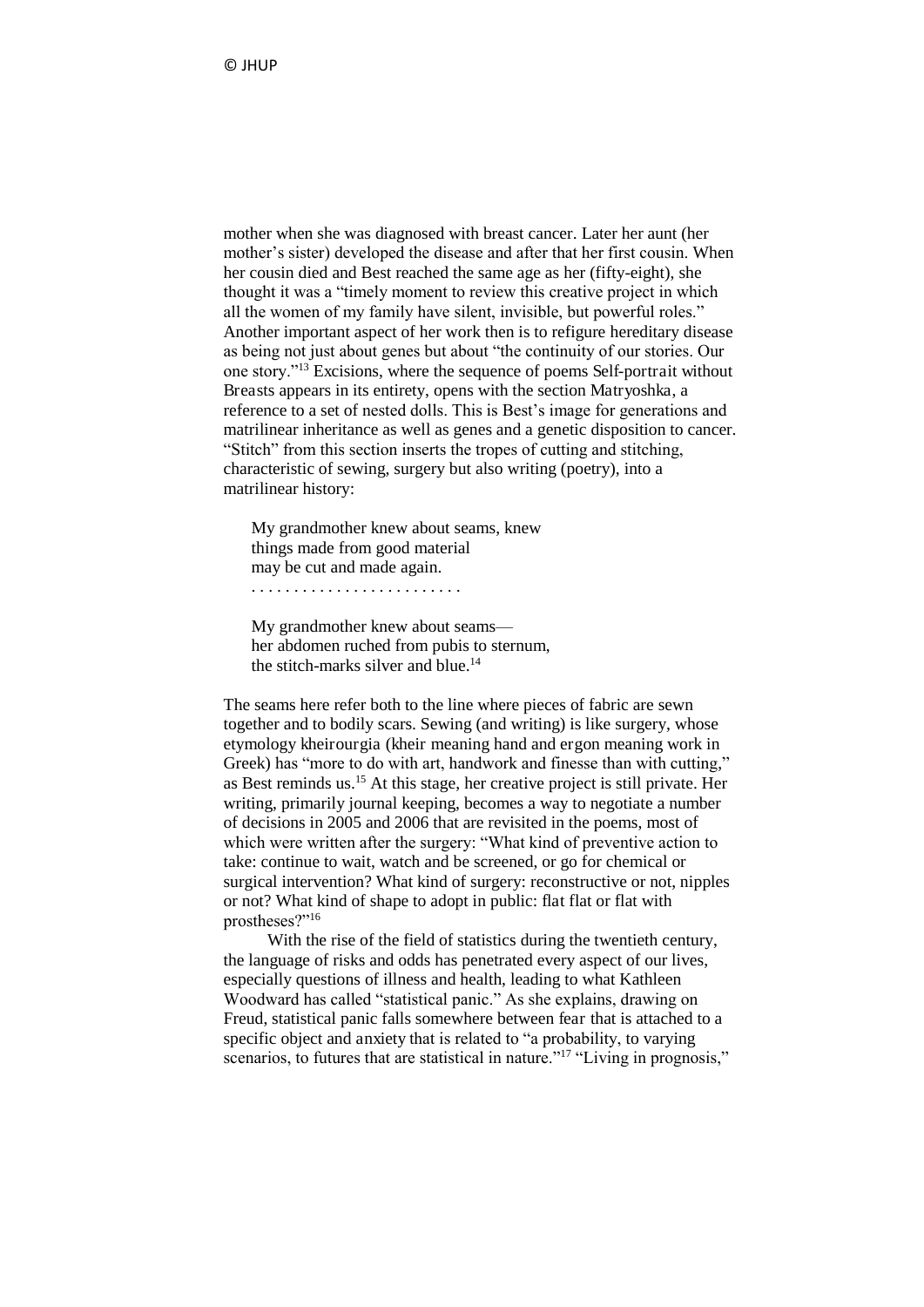as Sarah Lochlann Jain calls living with cancer, as well as living in a culture of risk more broadly, "activates terror" but at the same time "dissolves that very terror in the act . . . of aggregation. . . . One is moved into an abstraction that seems explanatory through its gesture toward universality, yet one will only ever live or die." <sup>18</sup> Moreover, statistics offer what appear to be scientific certainties yet say nothing about who will be affected by them.<sup>19</sup> Best addresses the "stunningly specific" and "bloodlessly vague fact" of statistical prognosis in her poem "Vital Statistics."<sup>20</sup> The first part cites the consultant's communication to the patient; given her family history, "the risk of cancer's/eighty-five percent." "How does that sound?" the consultant asks. Best's response is in the second part of the poem, an attempt to grasp statistical abstractions in order to make some meaning out of numbers and percentages. But if the poem's goal is to restore the narrative that has been "compacted into the most minimal and impersonal of fragments—a statistic" by giving voice to the emotional experience of being at risk, it is striking that Best chooses to deluge us with statistics $21$ :

(ii) Eighty-five percent

Eighty-five percent of computers in China are infected with viruses Eighty-five percent of lost umbrellas are left on long-distance buses Eighty-five percent of embryos transferred during IVF fail to be born Eighty-five percent of men over sixty spend Sunday mowing the lawn Eighty-five percent of sunscreens don't deliver their marketing claims<sup>22</sup>

A quick search online confirms that some of these statistics are not made up—proof perhaps of how saturated our world is with the discourse of risk and of the cultural obsession with statistical measures and numerical data. The division of the poem into two parts invites a comparison between these various eighty-five percents; the statements of the second part bring together harmless statistics (the lost umbrellas, for example) and more "vital" ones (the embryos that fail to be born). Clearly we are dealing with incidents (or accidents) that are qualitatively different, and yet the same statistical percentage that is attached to them occludes this. Does this poetic riff on statistics provide a way for Best to expose their reductive nature and rob medical statistical panic of its unmistakeable power? What matters more than whether the statistics are truthful is that the poem, another kind of fragment, gives Best the emotional space to reflect on the contradictions and confusion that surround risk and the time to think about the dilemmas and decisions that accompany living in prognosis. This is something that many "mainstream" prophylactic mastectomy accounts rarely allow.

The cultural injunction to avoid risk, as broadcast daily by the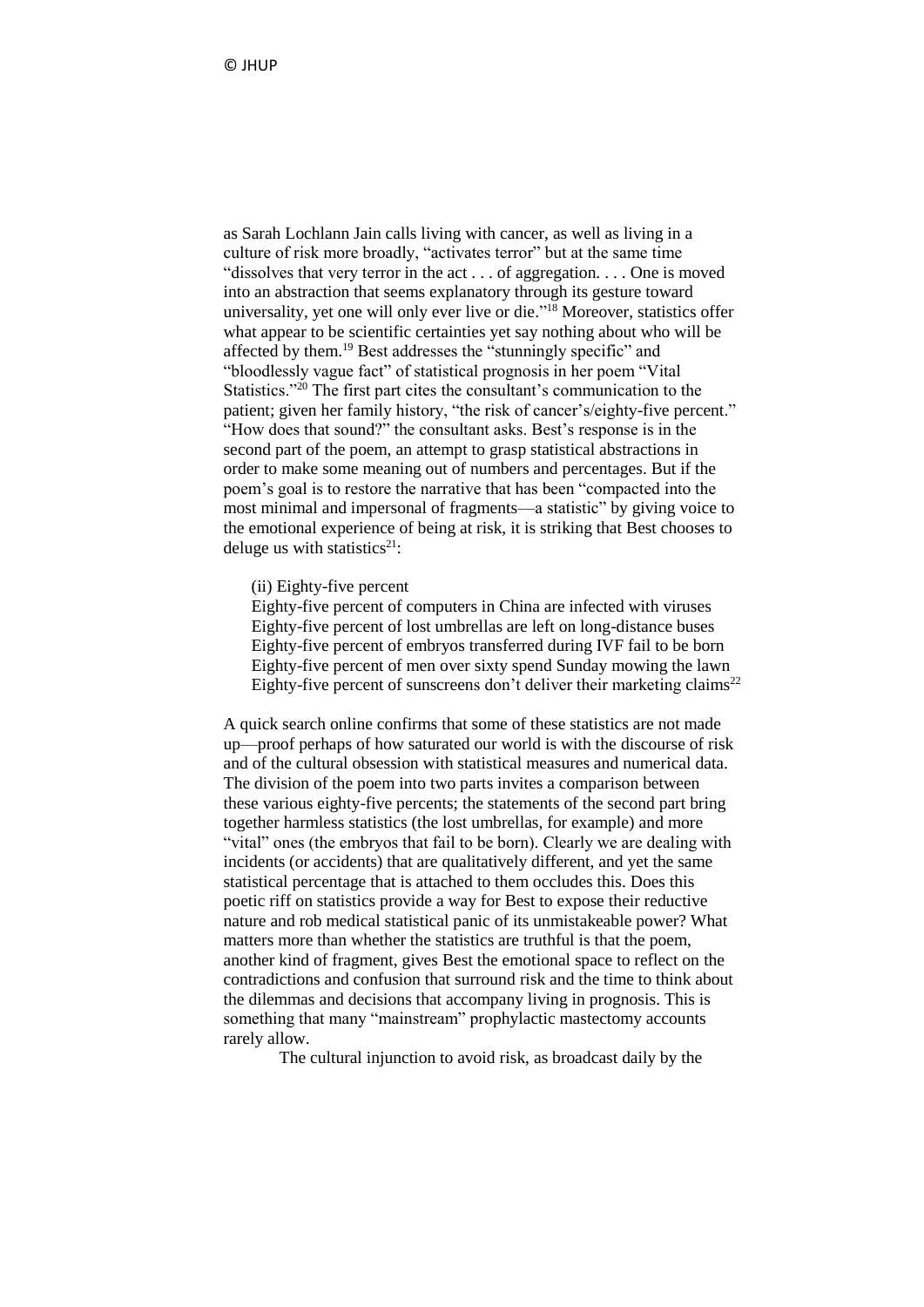media, is pervasive. Tasha N. Dubriwny argues that the emergence of postfeminist and neoliberal narratives about women's health in "the era of biomedicalization" (approximately after 1985) has resulted in a new identity, what she calls "the vulnerable empowered woman." What differentiates the empowerment of the postfeminist neoliberal woman from feminist women's health activists in the late 1960s through the early 1980s is the expectation to manage risk through lifestyle changes (for example preventive surgery in the case of a genetic predisposition to breast cancer) that are often dictated by biomedicine and are not available to less privileged women. Individual responsibility takes the place of collective struggle for social change, and medical services are uncritically embraced by those who are able to consume them. As Dubriwny shows, prophylactic mastectomy in public discourse (that frequently focuses on young, motherless women, including celebrities) is framed as a "compulsory choice based on postfeminist expectations about femininity, sexuality, and reproduction."<sup>23</sup> The decision to have a mastectomy is often situated within "a moralized discourse of risk" which, with the aid of new gene technology, posits a clear "right" and "wrong" choice: the certainty of cancer if the wrong choice is made; and the promise of a happy heterosexual family in the future if the right one is made.<sup>24</sup> The other aspect of dominant representations of prophylactic mastectomy that belies their postfeminist logic is their emphasis on the ability of technology and consumer culture to transform the female body and even offer women "a better self."<sup>25</sup> Given this framing, many accounts erase the complexity or range of decisions that women are called to make.

There is little focus on other factors besides genes that may be responsible for a predisposition to cancer such as environmental conditions or the carcinogenic activities of corporations, for example. The discovery of more genes implicated in disease in the future will undoubtedly place both patients and physicians into psychological and ethical dilemmas. Ann Jurecic cautions against "genetic determinism" that can oversimplify decisions by turning statistical prognoses into a providential "script."<sup>26</sup> Even though Best does not discuss the role of environmental factors in assessments of breast cancer, she adopts a measured response to "statistical panic." A first step is to acknowledge the "strangeness" of her decision: "whether to just carry on, knowing that my risk of developing breast cancer could be as high as 85%, or to go ahead and have elective mastectomies as a healthy person, largely preventing the likelihood of getting the cancer."<sup>27</sup> At no time does she present this as an easy or moralistic decision, and unlike reductive popular accounts she gives voice to ambivalence and uncertainty (in the same way that her poems express feelings of loss and mourning for her breasts) as well as to the difficulty of being in an anxiety cycle (having to do six-monthly tests, probably for the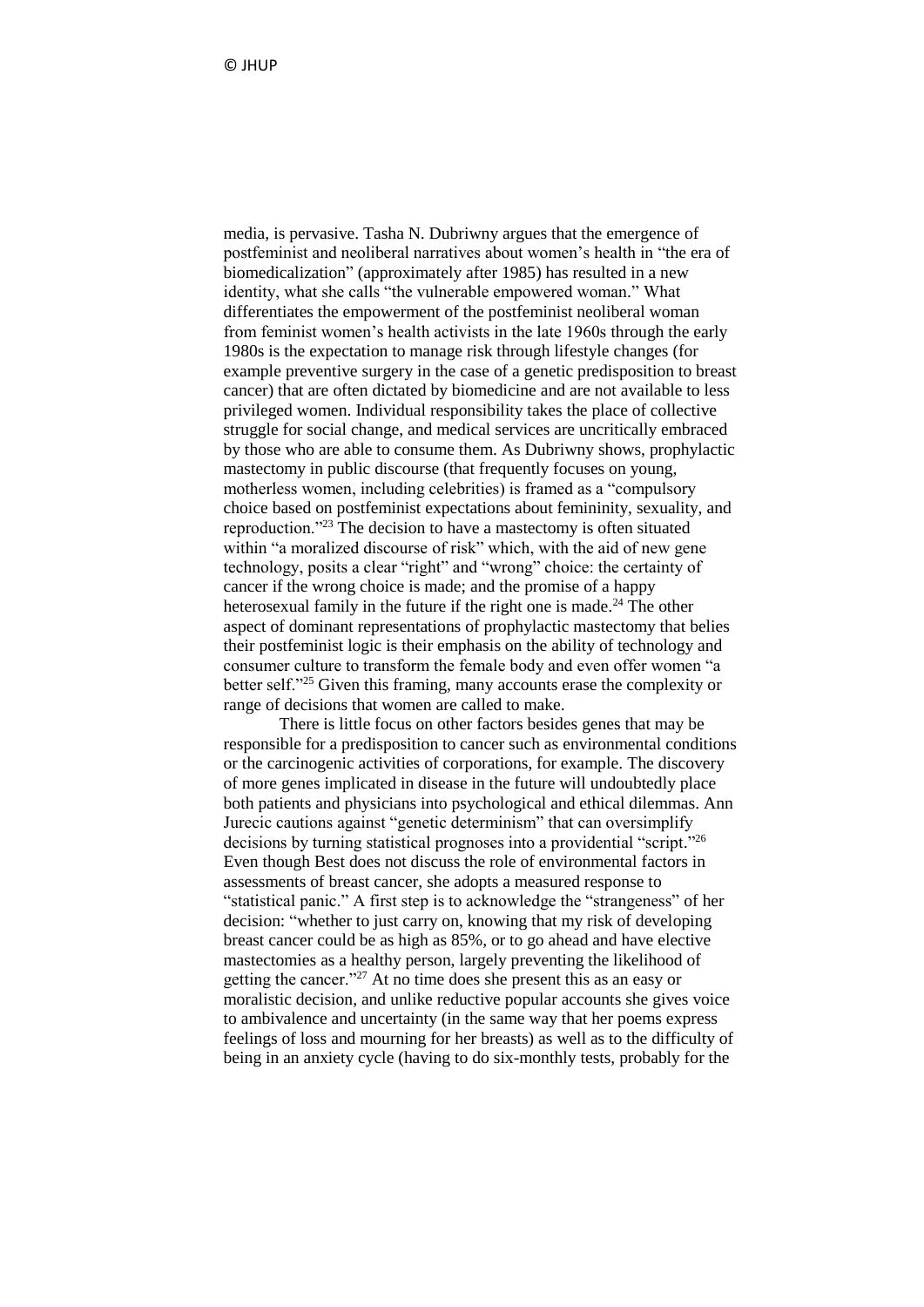rest of her life) if she does not choose surgery. Thus, what distinguishes her position from the restrictive subjectivity of the "vulnerable empowered woman" is her willingness to acknowledge the different gray areas of preventive treatment and to refuse unquestioning reliance on medical science either before or after her decision.

#### No Extras

Best's dilemmas and decisions led to conversations with various experts such as geneticists, surgeons, breast care nurses, and psychologists. What was important as they helped her explore her options was the fact that they gave her the time to do that. Twenty-six years before in The Cancer Journals, a key point of reference for health feminism and studies on breast cancer narratives since its publication in 1980, Audre Lorde wrote that when a woman chooses prosthesis "not from desire, but in default," she is not given the time she needs to "come to terms with the changed planes of her own body . . . she must mourn the loss of her breast in secret, as if it were the result of some crime of which she were guilty."<sup>28</sup> What she therefore claims is "the psychic time or space" to come to terms with her new body, "work through" her trauma, and "integrate this crisis into useful strengths for change."<sup>29</sup> Despite being given the time to explore her options, in one of her journal entries from July 2006 Best notices the increasing "focus on reconstruction" throughout one of her consultations with her surgeon: "It seems men really can't easily cope with thoughts of a woman not wanting reconstruction or false breasts."<sup>30</sup> The poem "The Surgeon's Album" revisits this episode. The title of the poem refers to the surgeon's photo album that contains images of women who have chosen different kinds of reconstruction: "full and partial [ones], implants, muscle flaps from back and stomach":

. . . . But how would I look flat? No extras. Straightforward scars. He frowns at a lop-sided photo. *The absence doubled? I've not done that before*. 31

While "the absence doubled" means a very specific thing for the surgeon (a double mastectomy followed by no reconstruction), it could be suggested that the idea of doubling for Best points to something else altogether: if removing her breasts can be read in terms of absence, the absence of photographs of women with "flat" chests or "straightforward scars" from the surgeon's album turns this absence into a double (much bigger) absence. As she explains in her introduction to Breastless, no one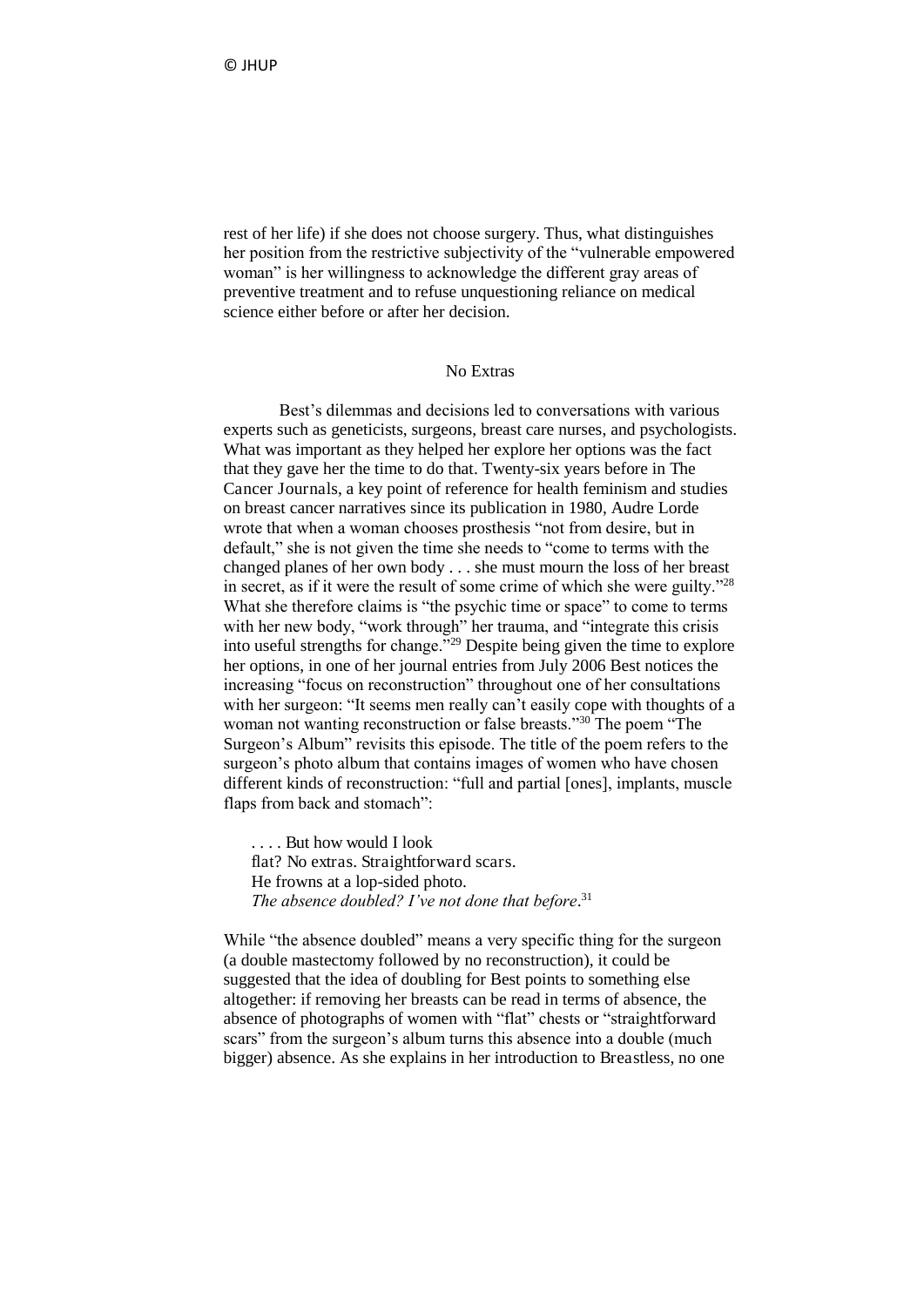was able to show her photographs of a woman who had not chosen reconstruction after a double mastectomy.<sup>32</sup>

Even when she visits the breast care nurse "what began as my clearly voiced need to discuss 'no reconstruction' ends with being showed pictures of reconstruction (there are no pics here of simple mastectomy scars)," and the nurse seems to have a specific idea of what is beautiful or feminine.<sup>33</sup> "Breast Care Nurse" which draws on this visit reproduces the nurse's words in a passage that sounds as if it is taken from an advertisement:

Remember to take some softies when you leave*—* . . . . . . . . . . . . . . . . . . . . . . . . . . . . . . . . . . . . . wear them with a comfy bra, baggy top, *nobody'*ll guess. Then call and make a date for silicone ones, any size you fa*ncy, they'll look good* . . . . . . . . . . . . . . . . . . . . . . . . . . . . . . . . . . . . . till you find what suits*—*so many kinds, even stick-ons for nights.<sup>34</sup>

Consistent with the neoliberal emphasis on choice and the unrelenting focus on appearance in mainstream breast cancer culture, the breast is here presented as another consumer culture product that can be bought and sold. Even though Best does not voice her objection to prosthesis and reconstruction with Lorde's forcefulness, she uses a similar trope in this poem, that of the amazon, to counter the pressure of one body shape as the  $norm<sup>35</sup>$ :

I want to tell her I am my own woman-warrior, heart just under the surface. I let go of pretence weeks before the surgeon drew his blue arrows on my chest.<sup>36</sup>

The "blue arrows" refer to the markings on the breasts made by the doctor to indicate their removal, but given the preceding warrior image they also conjure the amazons who, according to the legend, have their right breast cut off to make themselves more effective archers. Like this poem, others in the sequence (for example "Amazons") gesture toward the possibility of community with single-breasted or breastless women, historical figures such as Fanny Burney, whose 1811 mastectomy was done without anesthetic (in the poem "Account" written from Burney's perspective), and the patron of breast disease Saint Agatha, "whose breasts were excised with pincers" by her torturers.<sup>37</sup> Addressing Saint Agatha in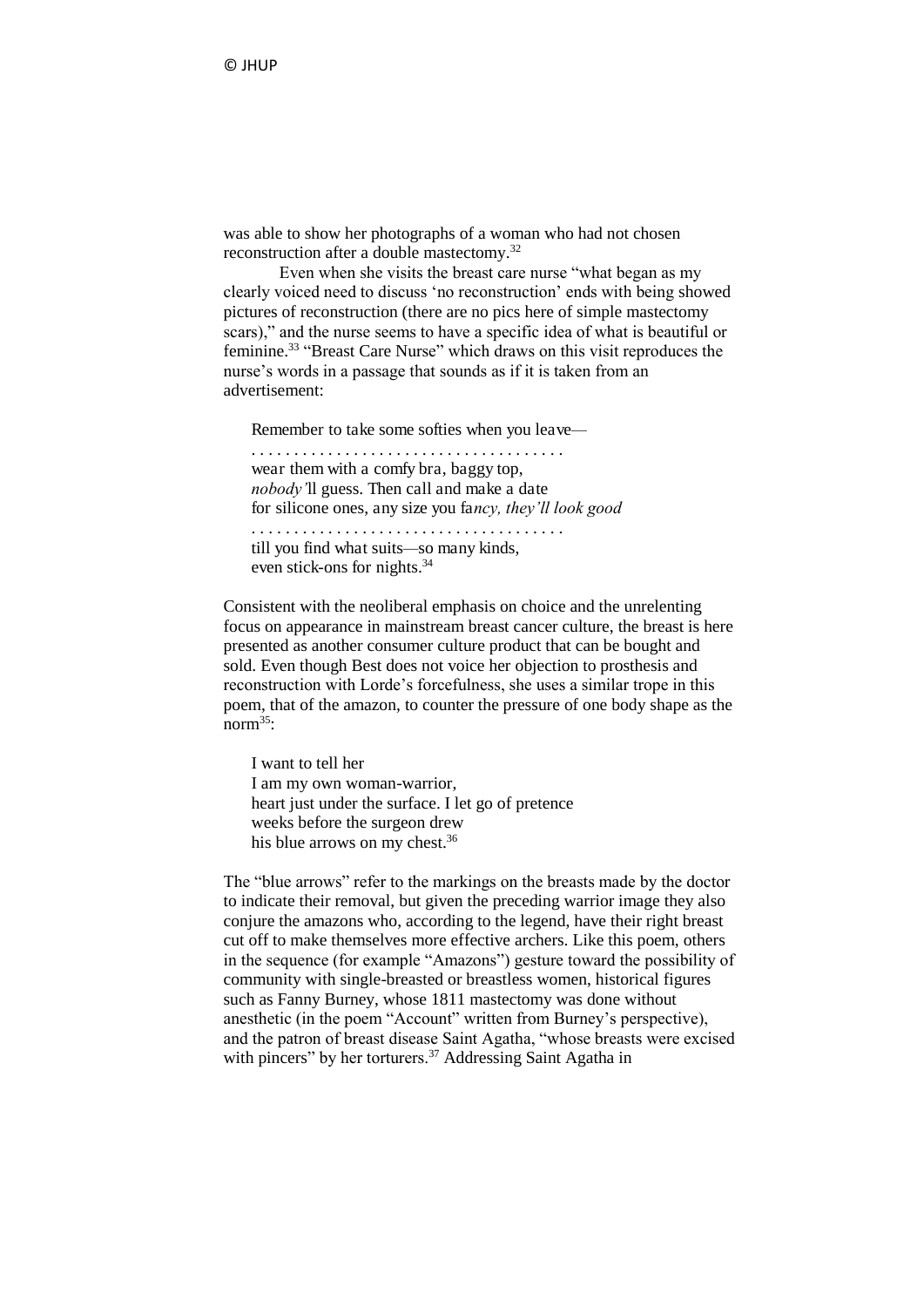"Intercession," subtitled "Thoughts on a Painting of Saint Agatha by Francisco de Zurbaran," Best poses a series of rhetorical questions:

what do you make of these reconstructed bodies?

. . . . . . . . . . . . . . . . . . . . . . . . . . . . . . . . . . . . . Do you admire

the silicone implants, the polished skin nipples grafted from earlobes and labia, areolas tattooed? You stand there serene, flat-chested, forever the girl, bearing your breasts on a dish<sup>38</sup>

As in Allen Ginsberg's poem that places Walt Whitman in a supermarket in California, the juxtaposition of Saint Agatha's martyrdom with the world of cosmetic surgery and idealized feminine bodies is poignant, if not ironic; the breasts on a dish portrayed in Francisco de Zurbaran's painting look like silicone implants, yet could not be more different. The poem concludes by expressing a sense of community with the female saint, but not one that collapses their experiences or endorses the problematic association of patienthood with a religious discourse of transcending humanity: "each of us / has severed parts / we carry separately."<sup>39</sup>

Best's poems in Self-portrait without Breasts have been complemented with photos of herself taken by Laura Stevens before and after her double mastectomy, leading to what could be described as a photo-poetic narrative.<sup>40</sup> Breastless is clearly one such hybrid work as it consists of selected poems from the aforementioned sequence and some of Stevens's photographs. One of the reasons Best published the portraits following her surgery was to answer her original question ("how would I look with a totally simple flat chest") for other women. She stresses that "every woman should be able to make her decisions with as much awareness and imagination as possible."<sup>41</sup> Many clinical consultations focus on information about the precise risk that family history represents as well as on testing for the known predisposing genes. Evans, then a Consultant in Genetic Medicine at St. Mary's Hospital in Manchester, UK, noted in his article included in Breastless that "there are now thought to be over 50 genetic locations that are associated with an increased risk of breast cancer. At present only testing of the high risk genes [for example BRCA1 and BRCA2] is routinely carried out in genetics departments.<sup>742</sup> Scientific advances in genetic technology and risk estimation are ongoing as more genes are being discovered and diagnostic tests are devised to measure their risk value; while this is welcome, it does not alleviate the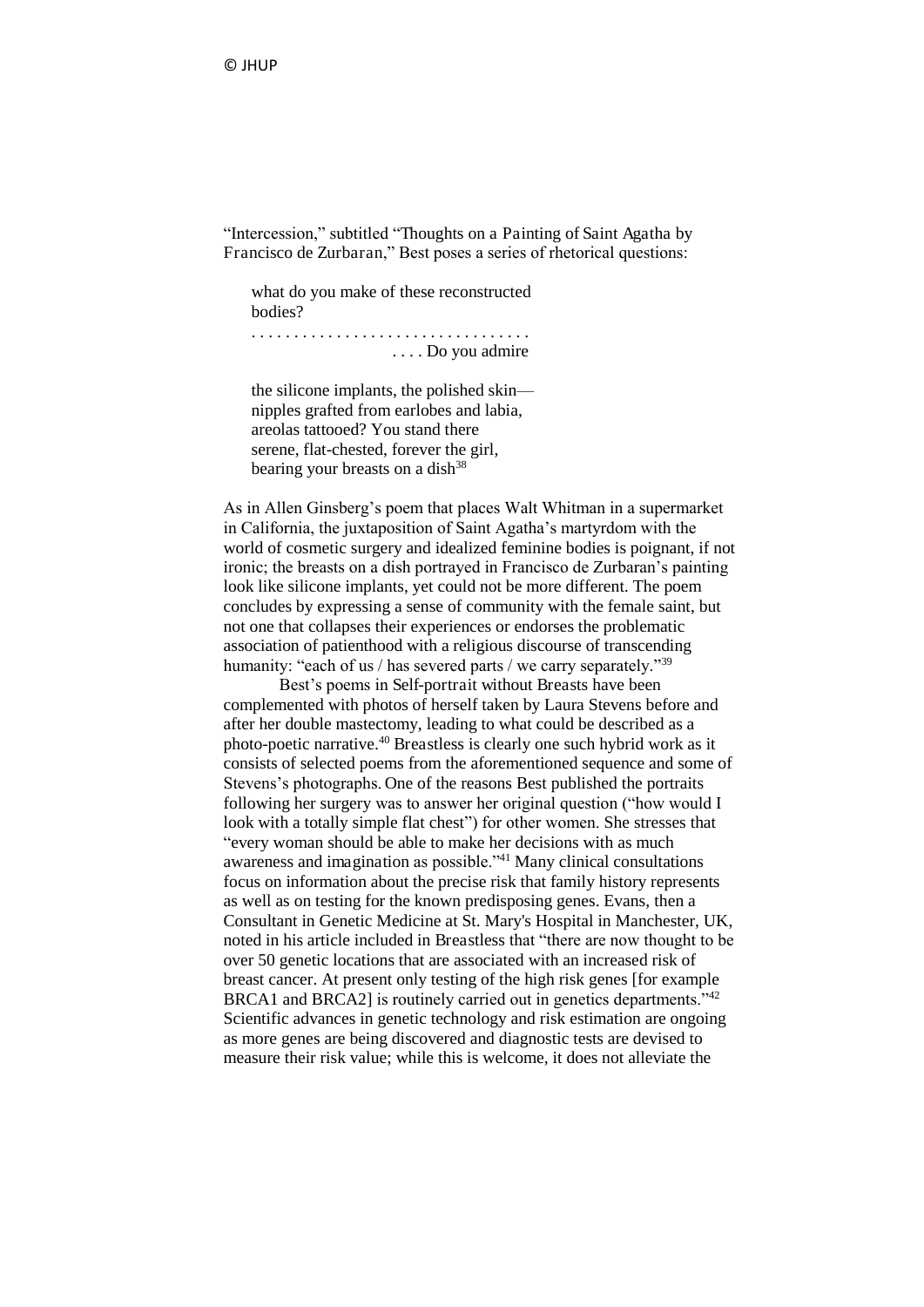uncertainty surrounding disease when certain genes cannot be tested yet, not to mention the controversial issue of the costs of some of these tests when they are available to certain privileged women.<sup>43</sup> Best is right that information is essential if a woman needs to decide about the best way of preventing breast cancer. But alongside awareness, "imagination" becomes an important tool not just for the women who need to make those hard decisions—which Best is right to note are different kinds of decisions: "intuitive," "practical," "reasoned," and "emotional"<sup>44</sup>—but also for the experts in the field who "should be able to contemplate, and advise on, a range of options."<sup>45</sup> These distinctions and qualifications stress the qualitative versus the quantitative dimension of the decisions surrounding preventive treatment for cancer, which a more critical medical humanities should draw attention to.

The following interview with a woman diagnosed with breast cancer is representative of the reductive context in which the decision to have a mastectomy is often made:

Emma: The thing that would be the determining factor for me in the end was very simple. I simply asked for photographs. And once I saw the photographs of women [with reconstruction], I said, "sure, no problem." You know, let's go ahead and do it [the mastectomy]. Interviewer: Tell us a little bit about seeing the pictures of them. Emma: Oh, I was so relieved because it was, it is very natural in appearance. . . .You realize right away that you can, you know, you can wear bathing suits again, and you can really go on. Particularly when you are in your early 40s and get a diagnosis, it is an important factor for me. So, the decision came instantly once I saw that.<sup>46</sup>

Female bodies that have undergone breast cancer and mastectomy can look beautiful and attractive, and it is important for women to challenge stereotypes to the contrary. However, with the discourse of concealment buttressed by medical and cosmetic industries, the restitution narrative (a return to "normalcy" or in some cases to a better, more feminine, body) shapes a particular kind of "imagination" for women who are faced with the decision of resorting to surgery.<sup>47</sup>

By encouraging a diversity of discourses beyond restitution, Best's work participates in the "imagining" of different forms of embodiment and in the kind of bodily reclamation that reflects the legacies of feminist health activism of the 1970s and early 1980s—critiques of hegemonic medical practices and women's infantilization, and an emphasis on speech over silence and visibility over invisibility.<sup>48</sup> She seeks to visualize the body with no extras, to present a flat simple scarred chest. This, crucially, is not a medical imaging of a mastectomy scar; such images were nowhere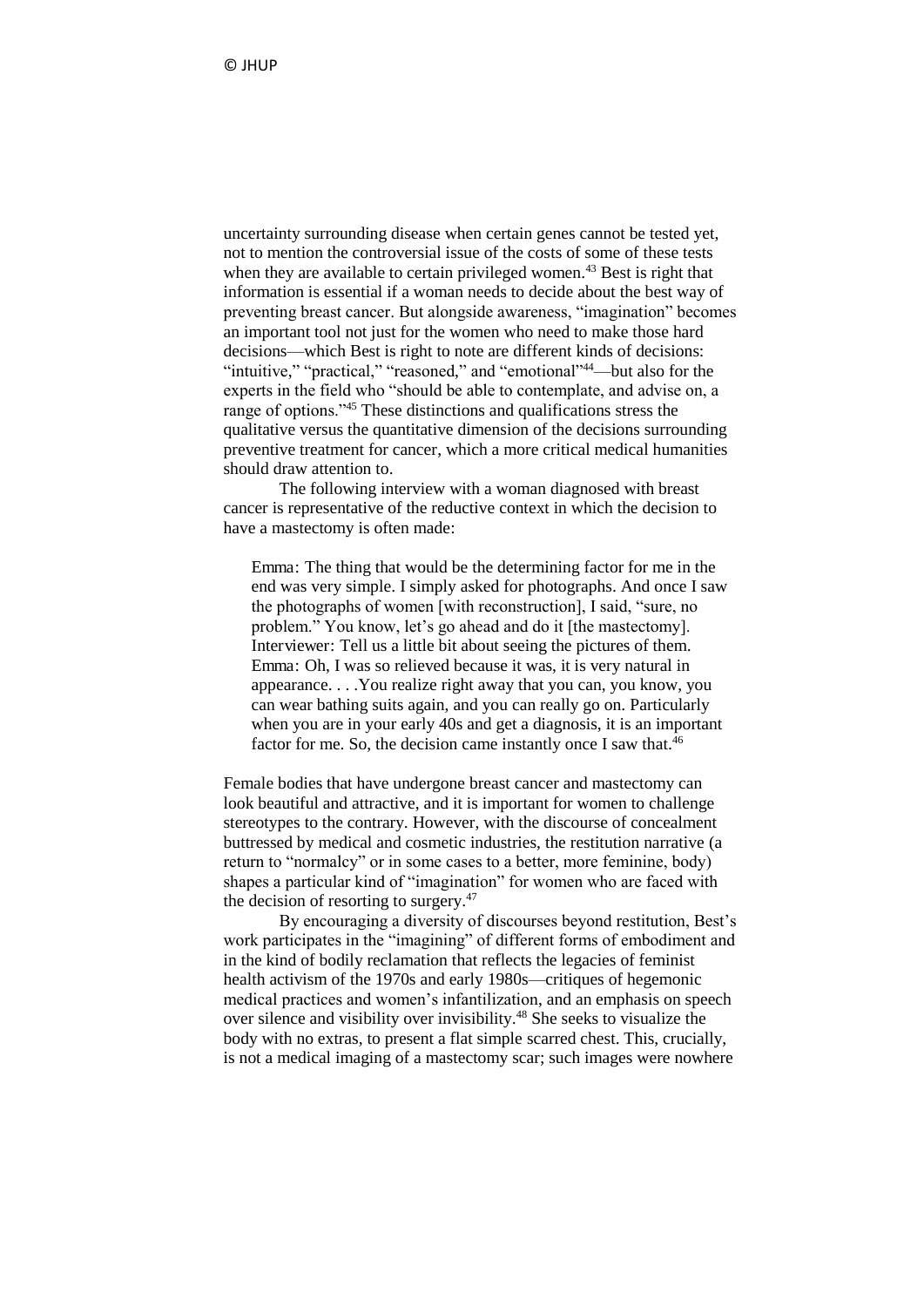to be found in the surgeon's photo album with its photos of "no head, arms at forty-five degrees to clavicle."<sup>49</sup> Writing about her mother, Best explains that "in all my years of adult friendship with my mother, and even when I was nursing her, she only let me see her bare chest two or three times. Even years after surgery, the scars looked brutal, they were purple and puckered in terrible ridges under the arms. She was ashamed to let me see. She wore falsies and a bra, always!"<sup>50</sup>For Best it is essential to rewrite that family story and the scar as an emblem of shame. In many popular narratives of prophylactic mastectomy this scene would have been used to promote cosmetic reconstruction (that is, to differentiate the destiny of contemporary women from their foremothers), $51$  but Best faces the scars with no extras and the possibility that they do not have to look brutal. While she recognizes her luck in acquiring scars that "are quite neat and flat," implying that this can help a woman come to terms with her new body or provide some consolation, her decision to remove and not reconstruct her breasts was of course made without this guarantee.<sup>52</sup> Moreover, as it becomes clear, her work does not seek merely to address the physical scars (the scars as evidence of cutting the body) but also the trauma and memories attached to such an experience, or as she puts it, the scars as "memorial sites" that are often erased in popular accounts of prophylactic mastectomy and in triumph narratives more broadly.<sup>53</sup> In this way, Best claims forms of vulnerability and empowerment different than the ones contained in Dubriwny's concept of the "vulnerable empowered subject."

"Honesty" as an idea recurs in some of Best's descriptions of her choice not to have breast reconstruction or wear prosthetic breasts: "Why would I want false ones with all the inherent problems? I wouldn't be able to feel anything in them anyway! Better to have an honest flat chest."<sup>54</sup> A flat chest with simple scars does not cover its story but makes it visible to other people, both those who have had a similar experience and others who would look away. Besides avoiding health hazards associated with implants, honesty in the above statement is contrasted to the pretence of false breasts—like Lorde who tries on a prosthesis in the hospital.<sup>55</sup> Best recognizes that no prosthesis would feel the way her breast had felt. There is a risk that "honest" becomes here equated with "authentic"; we may read Best's invocation of honesty as a form of holding onto the "pretechnological" body or a more romantic sense of self that postmodern theories have exposed as a myth.<sup>56</sup> Irrespective of these possible interpretations, opting for an honest flat chest, while a significant intervention into the central place that breasts have in defining femininity and in postfeminist discourses of the reconstructed feminine body, is not framed as the right choice, or as compulsory.

In preparation for the change she was going to undertake,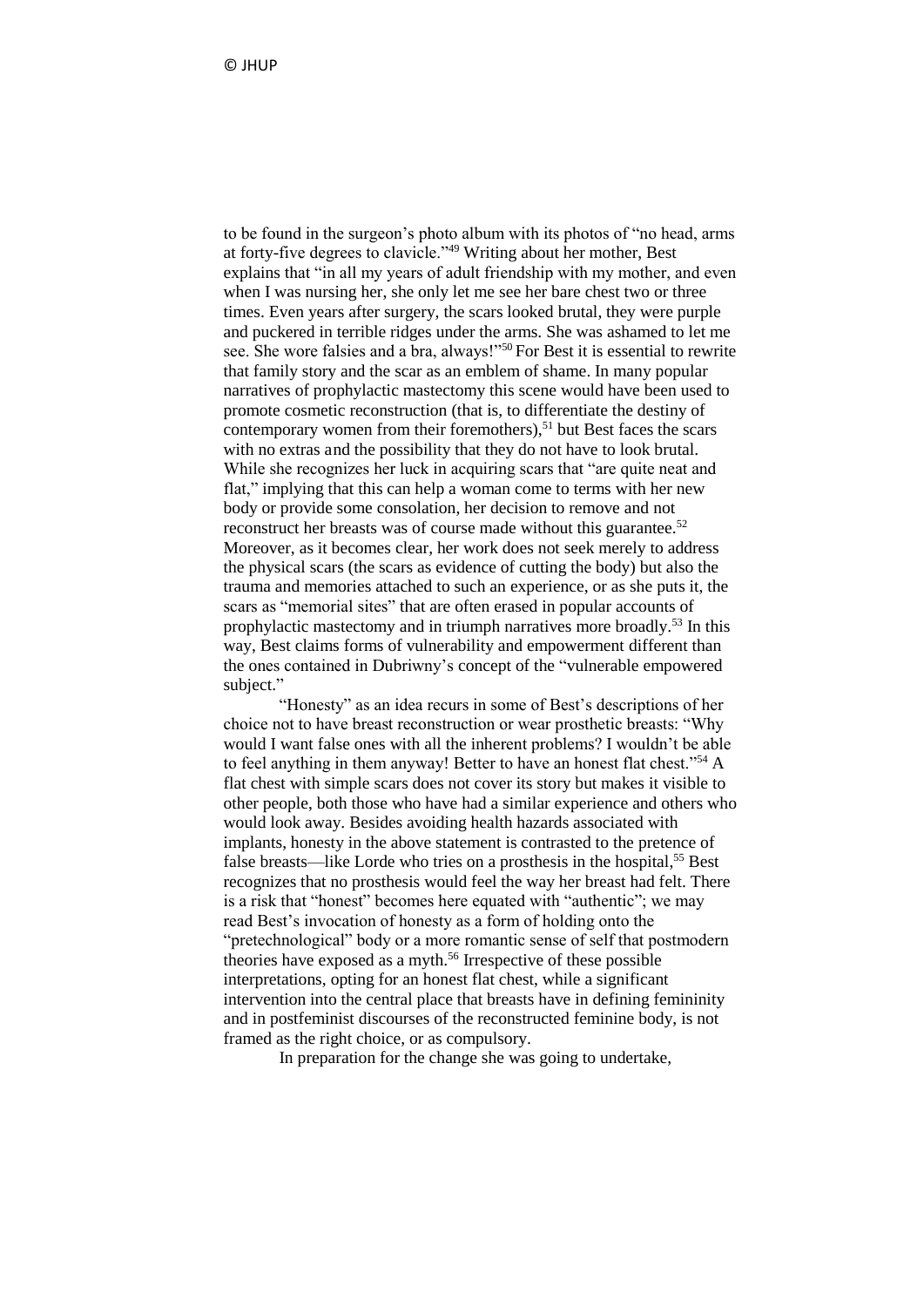alongside journal keeping Best took snapshots of her body which recall the documentary and phototherapeutic modes that marked Jo Spence's early efforts at visually representing her body beginning in 1982 when she was diagnosed with breast cancer. One of the images, a color photograph of two arrows pointing to the breasts that will soon be removed, resonates with Spence's own marking of the "bad breast" in Marked Up for Amputation (Jo Spence/Terry Dennett, 1982) but it does not share the agitprop character of Spence's snapshot.<sup>57</sup>Another one, taken in the bath, is reminiscent of Deena Metzger's posture in The Warrior (taken by photographer Hella Hammid in 1977), her arms reaching out toward the sky, even though Best's photograph is of a whole body. In one of the snapshots (taken this time by Laura Stevens but not included in the black and white series that has been published),<sup>58</sup> Best is photographed with her breasts exposed holding a framed family photo of her mother and aunt, alluding to the family history that initiated the project. These private snapshots served as both a record of Best's body before the operation and as gifts to herself and her family, but taking them was not a straightforward decision either. As she asks in one of her diary entries, evoking what Lorde called "false and dangerous nostalgia"<sup>59</sup>: "shall I have myself photographed before the surgery? As a way of remembering, as a gift to myself and to my family—me 'before,' physically whole? Or does that somehow underline the supposed imperfection of the me 'afterwards'"?<sup>60</sup> As Lorde and Best come to understand, there is no such thing as a "whole" or "perfect" body, but an awareness that change to one's lived experience of the body requires a degree of adaptability and the time to prepare for it psychologically.

Best's me "before" and me "afterwards" are rendered tangible through another artwork that aided further the change to a new body shape. Best made plaster casts of her torso which since her operation, as she revealed to me in our interview, have become very "precious." Both the "before" and the "after" casts are now hanging from her study wall. The bandages are still visible so the connection to the medical/surgical is not removed, but the white bandages also evoke a process of shrouding and mummification. At the same time, they conjure all those broken statues, such as the ancient Greek Venus de Milo, whose beauty is allowed to "endure over time" because of the presence of disability.<sup>61</sup> Although they are fragile to touch, the casts are characterized by a degree of solidity when seen from a distance and in this sense they also resemble a suit of armor that resonates with Best's use of the warrior and amazon tropes in her poetry. One of the after-casts has been collaged and in this way Best makes her own contribution to what Kristin Langellier and others have called "the palimpsest of breast cancer."<sup>62</sup> There are layered markings on this cast reminiscent of Spence's captions written on the breast itself, as in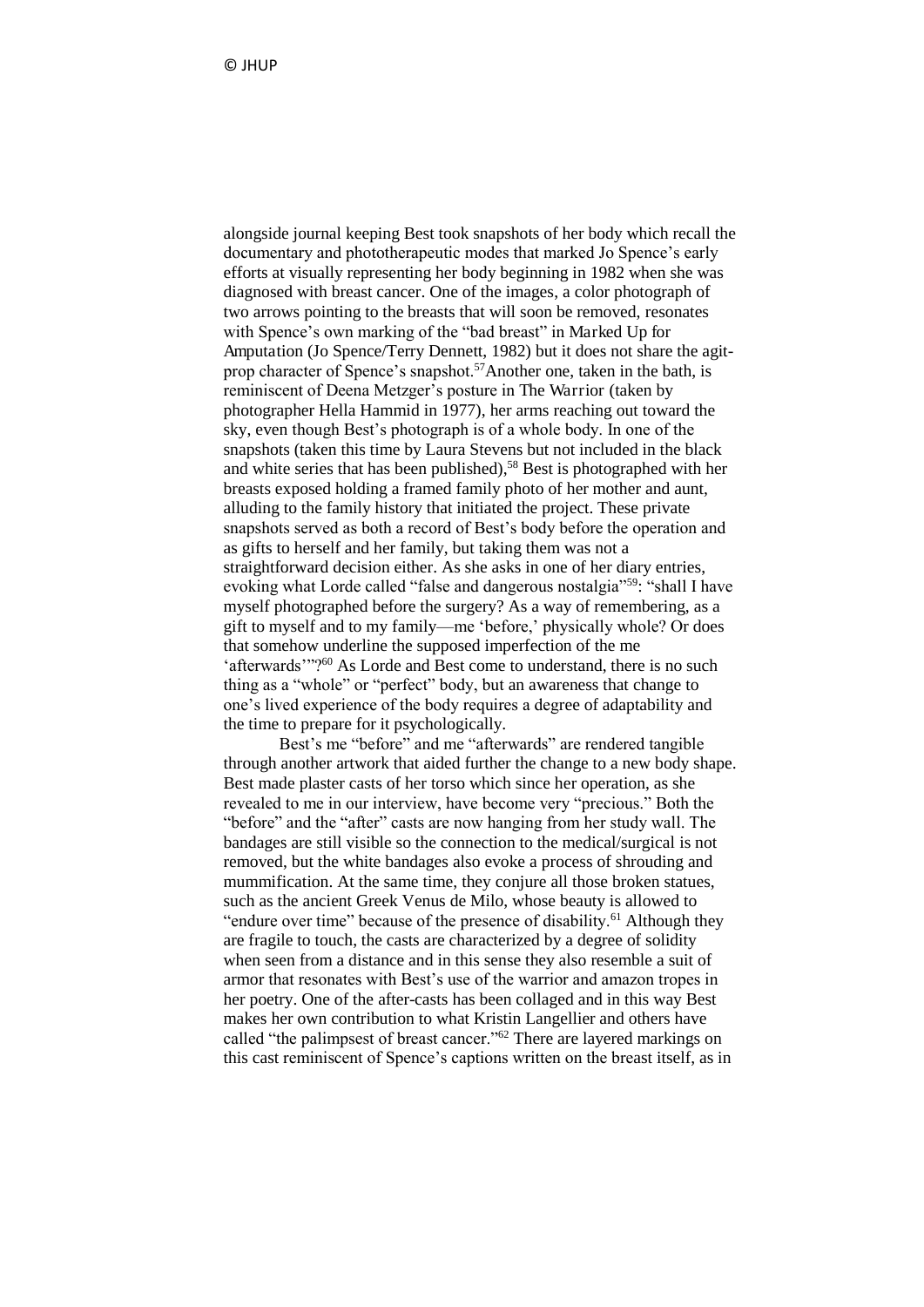Property of Jo Spence? (1982), and each snippet reveals a hidden narrative: headlines from tabloids on cosmetic surgery such as "I risked my life for new boobs, would you?", insurance promises like "we can protect the things you value," and even the more existential question "which one are you?" that seems to speak to Best's sense of a "before" and an "after" self. The collage was an opportunity to express a number of contradictory emotions that were triggered by the different responses to her new shape once she was in public. Held together by multiple voices, the collaged cast becomes a site of struggle over the meanings ascribed to breasts while also having therapeutic value.

The casting process took place two weeks before surgery and was as important as the final product—the casts that were also photographed by Stevens in the second shooting after the operation (see Figure 1).

Figure 1. Clare Best with pre-operative plaster cast, photographed by Laura Stevens, July 2008. Photo courtesy of Clare Best.

The casting of the body, practiced at home with the help of a close friend, was a kind of presurgery or a rehearsal of changing one's shape, as becomes clear from the poem "Two Weeks before Surgery":

 . . . —you lift the curves away, cast off my breastplate, air moving like shadow over sentenced flesh.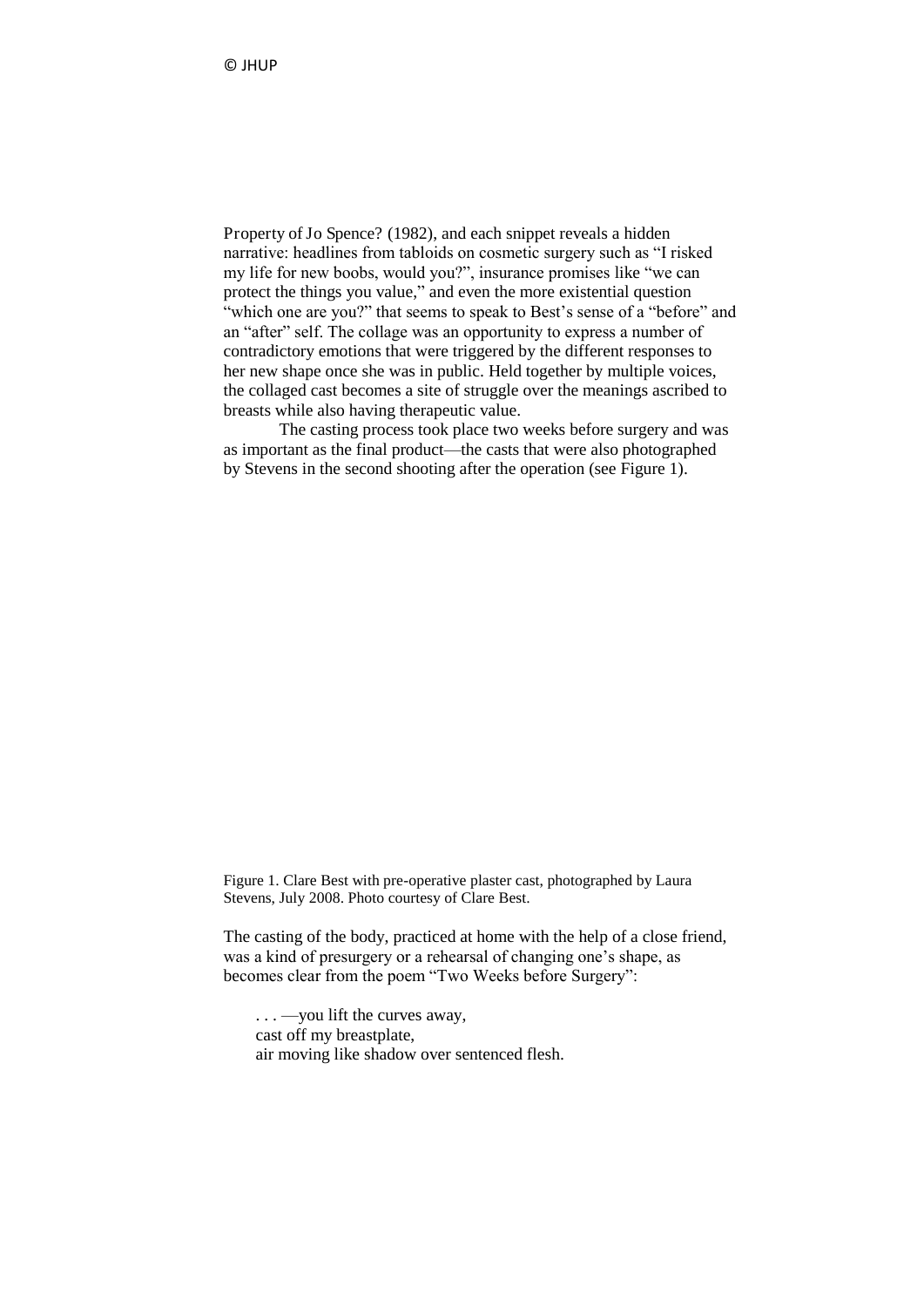But if descriptions like "I lie death-still, encased," and "sentenced flesh" are dark and ominous, returning us to the image of shrouding or burying, the poem also stresses the healing ritual involved as it opens in the following way:

We've oiled my shoulders, collarbone, breasts—olive-scented, shiny as greased rubberwood, I'm primed for casting.<sup>63</sup>

The oiling of the skin; the soaking of the bandages; the wrapping after that—all are part of a caring ritual undertaken between Best and her friend that provides comfort and a sense of release. One of the unpublished snapshots in color shows a pair of hands (her friend's) on her chest; the image captures tenderness and intimacy, also found in artistic representations of anatomy acts as for example the frontispiece painting from the Anatomical Paintings of John Banister (c. 1580) and Jean Baptiste Marc Bourgery's The Complete Anatomy of Man (1840) where two pairs of surgeon's hands move, hold, and cut into two clubbed feet. As Andrew Patrizio notes about the latter, "the surgical instruments are so incidental that the general impression is not of an operation but of a dance between human extremities."<sup>64</sup> As stretched as this analogy may be, we are here situated in a liminal zone between casting and performing surgery, in other words between art and medicine. Like "Clear-out"—the only poem which was written before she was even contemplating surgery—there is a process of shedding, not one's garments as in "Clear–out" ("long-desired C cups . . .," the drawer at the end of the poem is empty with no underwear at all)<sup>65</sup> but one's skin or "shell"; it is both "an end and a beginning."<sup>66</sup> But unlike "Clear-out," where the process is unconscious and fast (the staccato rhythm of the poem, full of nouns, attests to this), here there is attention: "at every fold and ruck, we stop, look closer / to remember."<sup>67</sup>

Meeting her doctor for the first time after her surgery, Best stresses the importance of these different stages of preparation that allowed her to gradually change the internal image of her body shape, alongside the more traditional information she received from geneticists, her counselor, friends, and relatives: "I told him other patients might like to think about making casts, and how it helps you distance yourself from your own body, make ready for the change. And you have something to keep." <sup>68</sup> Indeed, we could ask, why not include Best's image of herself with the casts (taken by Stevens after the surgery) in the "surgeon's album" if it might help other women dealing with similar dilemmas? That encounter with her surgeon, after her surgery, is also significant for another reason. If we read the gazer to be her surgeon in "Gaze," she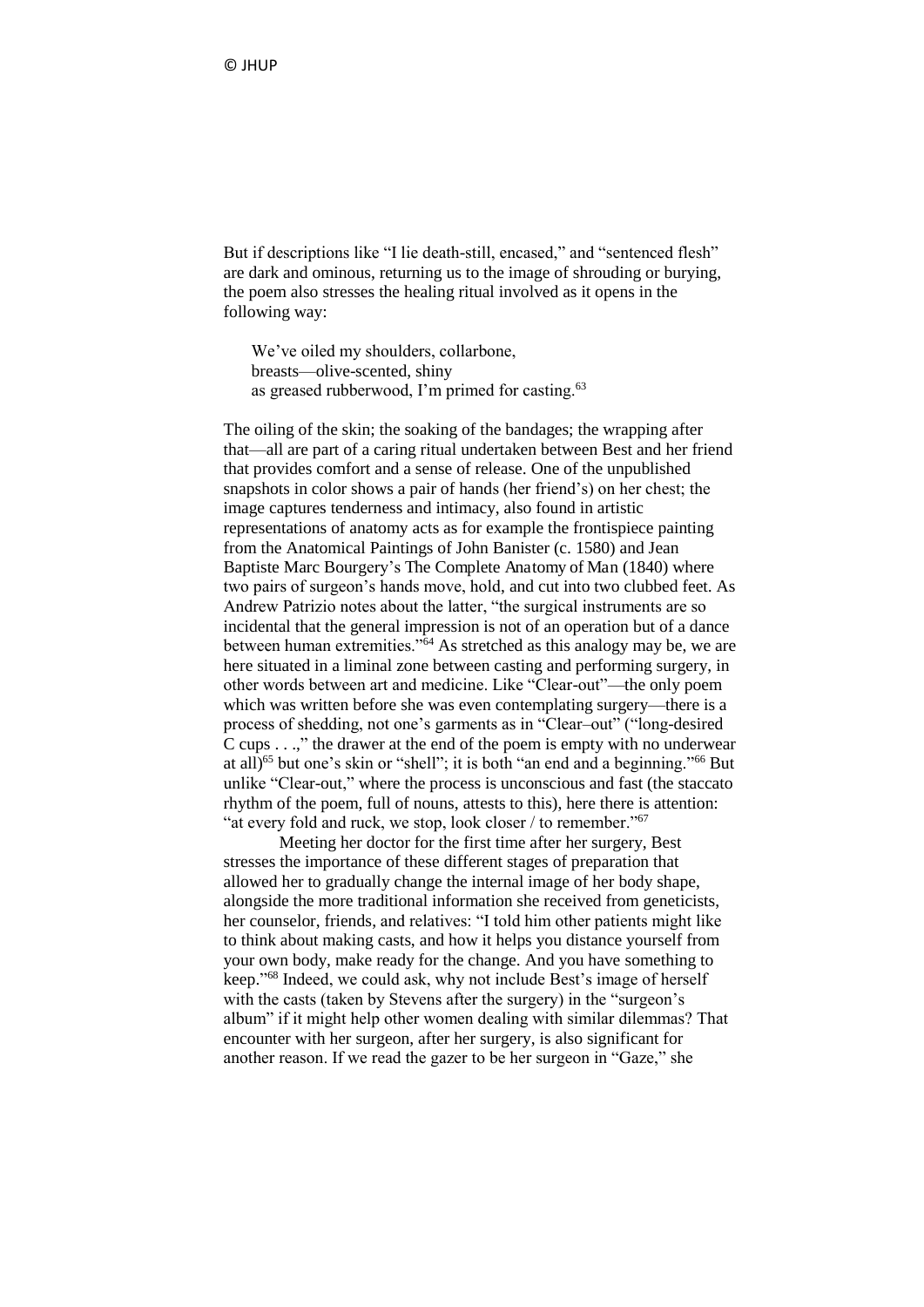seems concerned about their meeting:

If we meet, will your gaze be lingering, forensic? . . . . . . . . . . . . . . . . . . . . . . . . . . . . Will your eye undress, redress me,

trying to reconcile that image with the shape I've shifted to?<sup>69</sup>

What we know from her blogs is that when she actually met with her surgeon for her six-week check, he was relieved, and, it is implied, surprised at first to see her "happy" (his words). The comment was made in relation to Best's refusal of prosthetic breasts rather than reconstruction (the latter had been decided upon before surgery).<sup>70</sup> Reading from his notes and not looking at her, he asked "Were they [prostheses] a problem for you?" Best invited him to look at her and when he did, his reply was, "*Well, you don't really need them do you? I can see why you might not*  want them."<sup>71</sup> The outcome of the scene could not be more different than the one narrated by Lorde in The Cancer Journals. When Lorde goes to her doctor's office for the first time after her operation without wearing a prosthesis, feeling comfortable in her new body, she is confronted by a nurse who tells her that not wearing one "is bad for the morale of the Office."<sup>72</sup> Perhaps this is another example of how even though the whole subject of elective surgery remains a taboo, as Best writes elsewhere, "the taboos seem to have morphed and become more sophisticated," including within the medical profession.<sup>73</sup> But it can also be seen as a genuine moment of recognition on the part of the surgeon that it is not impossible for a woman who has had a double mastectomy and has not chosen reconstruction or prosthetic breasts to look and be happy.<sup>74</sup>

#### Photo-Poetic Reconstruction

Self-portrait without Breasts traces a narrative trajectory leading up to and following Best's surgery, although not all the poems were written in that order. Some of them like "Countdown" came "out of the hot core of the experience, the surgery itself" while others "that examine the evolution of change and the re-evaluation of self" such as "Flat Lands" were more difficult and required several drafts.<sup>75</sup> Best echoes Arthur Frank and others who have extolled the power of narrative in restoring a sense of continuity taken away by illness and disability when she explains that "as I built a body of poems, I rebuilt my own body, metaphorically. As I wrote in form, I refound form and shape after losing my previous shape. And I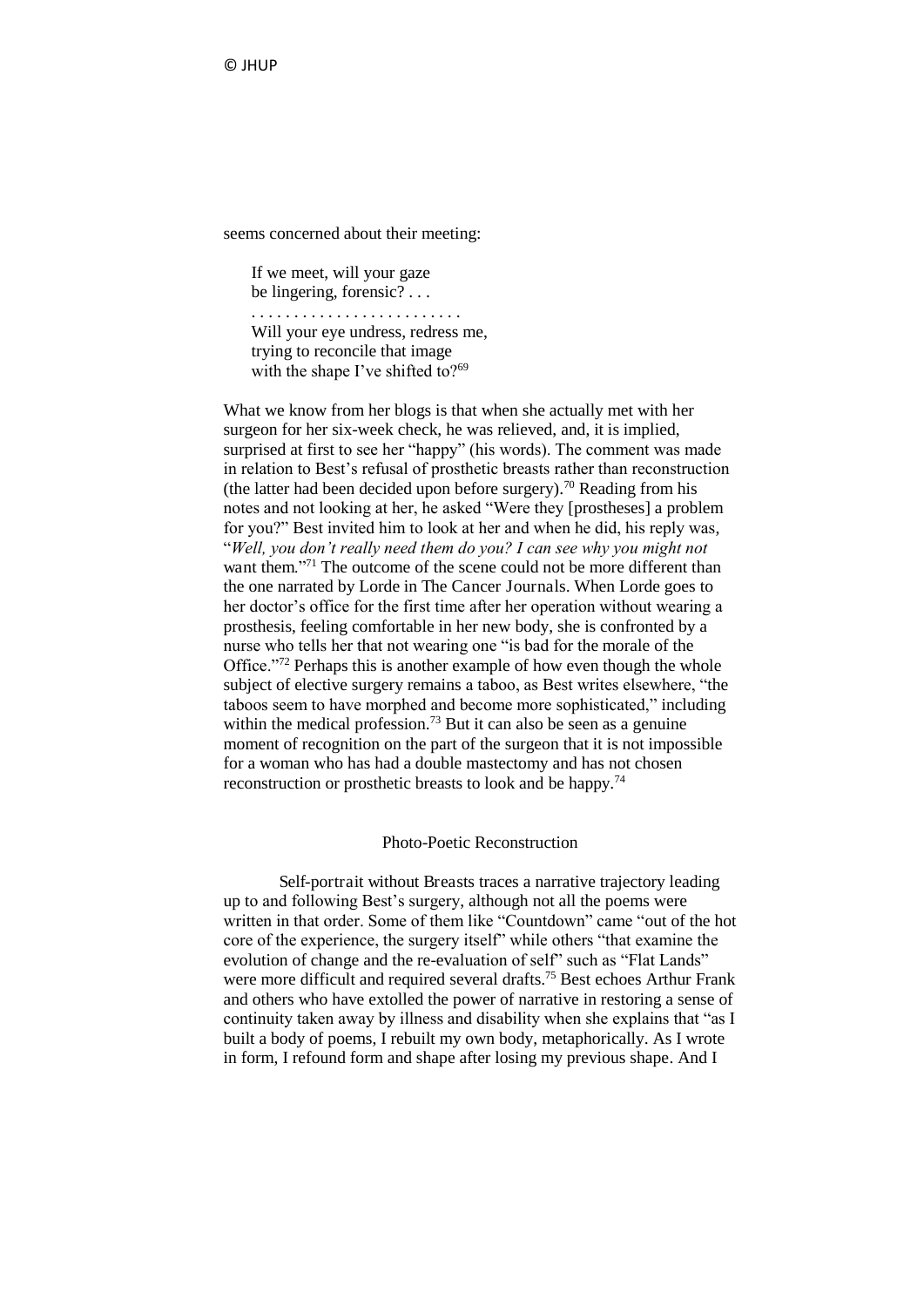took charge of the narrative of my body. I reclaimed that narrative."<sup>76</sup> Similarly, many reviewers have attributed her search for poetic form (in her couplets, tercets, and quatrains) to an attempt to challenge "shapelessness."<sup>77</sup> Even though the equation of individual self with narrative cohesion has met with criticism among some illness narrative scholars,<sup>78</sup> what is important about Best's statements, especially in the context of prophylactic mastectomy, is that they offer an alternative way of recrafting the body to the prevailing technological/cosmetic one. As we have seen, Best conceives of writing or editing in terms of cutting and shaping, a kind of surgical work, and vice versa (this is reflected in the collection's title Excisions). She has described her double mastectomy as the "most dramatic revision and editing" that happened to her body and, reflecting on the links between medicine and writing, she explains: "All writers take things in hand. We work, alter, reshape and adapt them. We cut away diseased, superfluous or useless parts, connect ideas to one another. And as we do our hand work we attempt to make whole, to heal, the body of text on which we are focused."<sup>79</sup> As the poems of Self-portrait without Breasts are "stitched together from other people's voices, statistics, or quotes," the connection between writing and surgery that she widely explores in her poetry becomes apparent.<sup>80</sup>

In addition to being part of a sequence with a narrative order (or plot), the poems can be approached individually; if read in this way, more attention can be given to their language, lyrical aspects, and evocative imagery/associations, thus situating them in relation to a broader poetic tradition that moves beyond the boundaries of the medical encounter.<sup>81</sup> A recurring metaphor in Self-portrait without Breasts with a long literary history is that of the body as landscape (both physical and existential): the post-operative body is figured as a wasteland ("frozen waste") where others have been before in "Following the Others"<sup>82</sup> and a region "of polar snow— / uninhabited, no sensation" in "Flat Lands"<sup>83</sup>; in "Selfexamination," there are references to geological formations (under the body/breast) that are normal and others which need to be investigated further<sup>84</sup>; and the nipple is remembered as "A Meeting Place" for past loves in "The Nipple Place."<sup>85</sup> However tainted the concept of landscape is by colonial and masculinist discourse, female poets have used it, and it also appears in work that draws on breast cancer experiences such as the poetry of Marilyn Hacker, Audre Lorde, Hilda Raz, and Lucille Clifton. Stephanie Hartman cites common images from Her Soul beneath the Bone (1988), a collection of poems where the post-mastectomy body is variously described as "dry and flat as baked clay," a "map of battle," a "dredged, dead sea," a "ditch" and a "barren" landscape. $86$  Although these images evoke passivity and lost fertility, in other words loss and violation, the scar has offered many poets and artists opportunities to rework and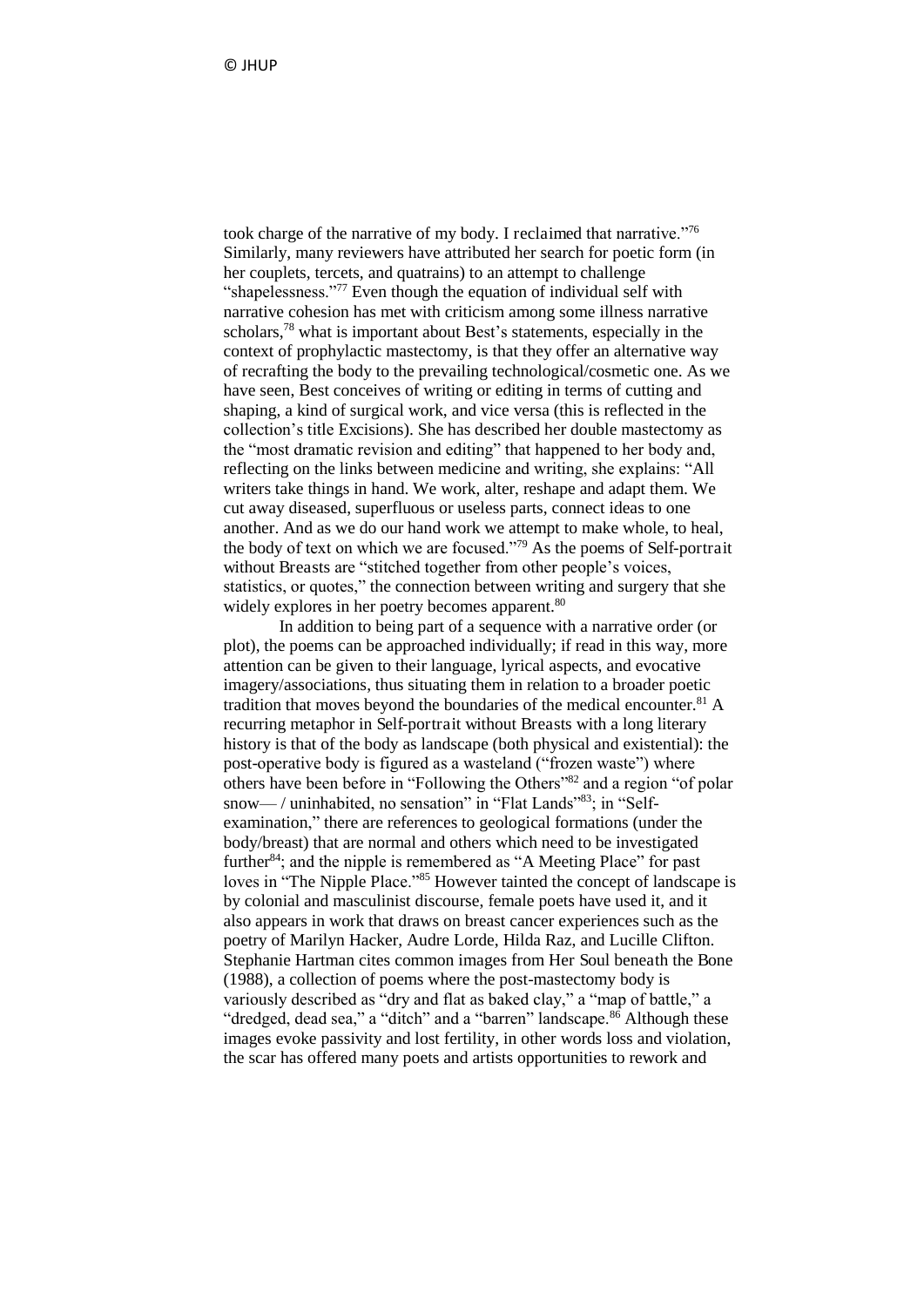update such metaphors.

For example, Best gives us less dramatic or more everyday images as in the following blog entry: "The scars are starting to fade, the new covering skin is silver and finely stretched *—*more of a membrane. This silver shows first between where the stitches were, so the scars look like the dotted lines you see on food packets: Cut here." <sup>87</sup> But she also provides more poetic images through which loss becomes part of a cycle of continuance and renewal. The first stanza of "All This" sounds as if it reproduces her surgeon's words:

All this will go on changing, you'll recover some feeling and the scars will flatten and fade.

The second stanza returns to the metaphor of the body as a wasteland, and poses a series of questions expressing impatience and desire for new life:

When will the first crocus show; which day will the bud split its calyx? . . . . . . . . . . . . . . . . . . . . . . . . . . . . . There are signs already roots stirring<sup>88</sup>

Stevens's photographs complement these images; Best notes that when she put the poems and the photos together she came to see their joint power. The photographs have no captions and do not tell a narrative story, as for example Spence's series of photos, made with Dr. Tim Sheard, Narratives of Dis-ease (Excised, Exiled, Expected, Expunged, Included, undated), even though there is a clear distinction between the photos taken before surgery and after. They are nevertheless "traversed by language" when interpreted by viewers and, in this case, when read alongside the poems.<sup>89</sup> Returning to Best's idea of "an honest flat chest," the adjective "honest" can also be considered in relation to Stevens's photos. Matuschka, best known for her controversial photo Beauty out of Damage that was chosen as the front cover of the August 1993 New York Times Magazine, has described some of her own images of her mastectomy scar as "honest photographs."<sup>90</sup> Given that they do not shy away from revealing what many would find distasteful, they can be considered "honest," but their artful framing also means that they are carefully staged to communicate their meaning. Her beauty and youthful body meant that these photos could be absorbed more widely than Spence's raw pictures where the body of the cancer patient (in her case, of an older woman) often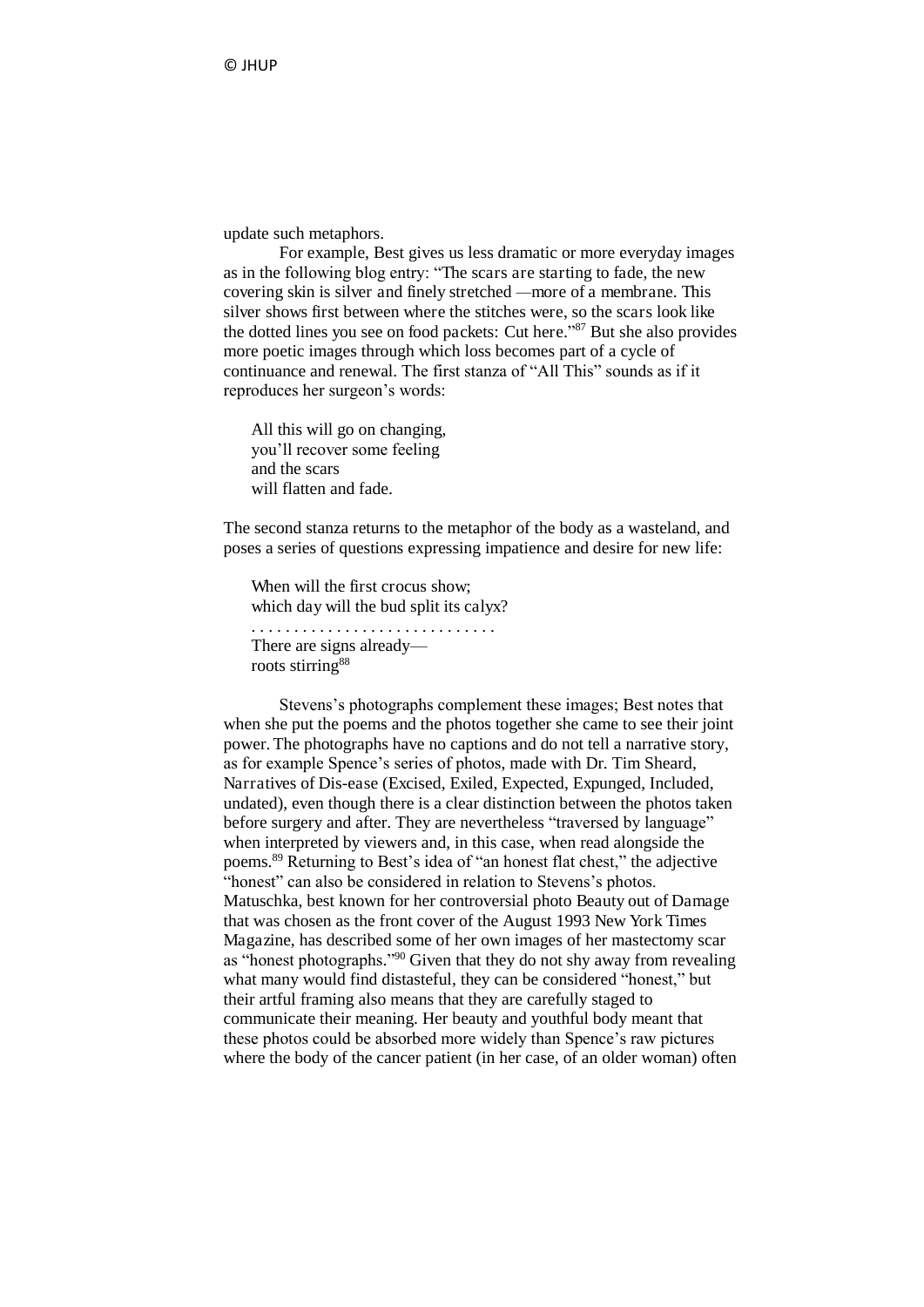appears as monstrous and abject. Stevens's photos of Best can be approached as "honest" in a different sense; even though her body, too, is positioned in a specific way, the photographs avoid both extremes above through their simplicity, or else by showing the various perspectives and angles of flatness.

When we see the hard copy prints of the photographs in their actual size (rather than the smaller versions reproduced with the essay), the connection between body and landscape explored in the poems is made more apparent. Two poems that reflect on flatness are "Consolations" and "Self-portrait without Breasts." The first surveys the new body and its novel features:

Our hearts are closer when we hug... . . . , less bounce and wobble

running for a bus, full horizontal contact

with the ground, I am streamlined

in air and water,  $\ldots$ <sup>91</sup>

"Streamlined" is a much more positive term than the series of images in the poem "Self-portrait without breasts":

. . . . This body's fenscape, manscaped, hills removed—the meaty joins still livid, tight shut mouths where distant territories were stitched

in touch  $92$ 

Manscaping refers to "the removal or trimming of hair on a man's body for cosmetic purposes," but the implication is that with the hills/breasts removed the female body is no longer feminine.<sup>93</sup> Instead "streamlined" points to something reduced to essentials, without any extras, but also more efficient and in touch with the world and others ("our hearts are closer when we hug," a quite literal reference). Moreover, the two parts of the word "stream" and "line" continue to draw on topography, and invite us to look at the scar line in Stevens's photographs as simply lines running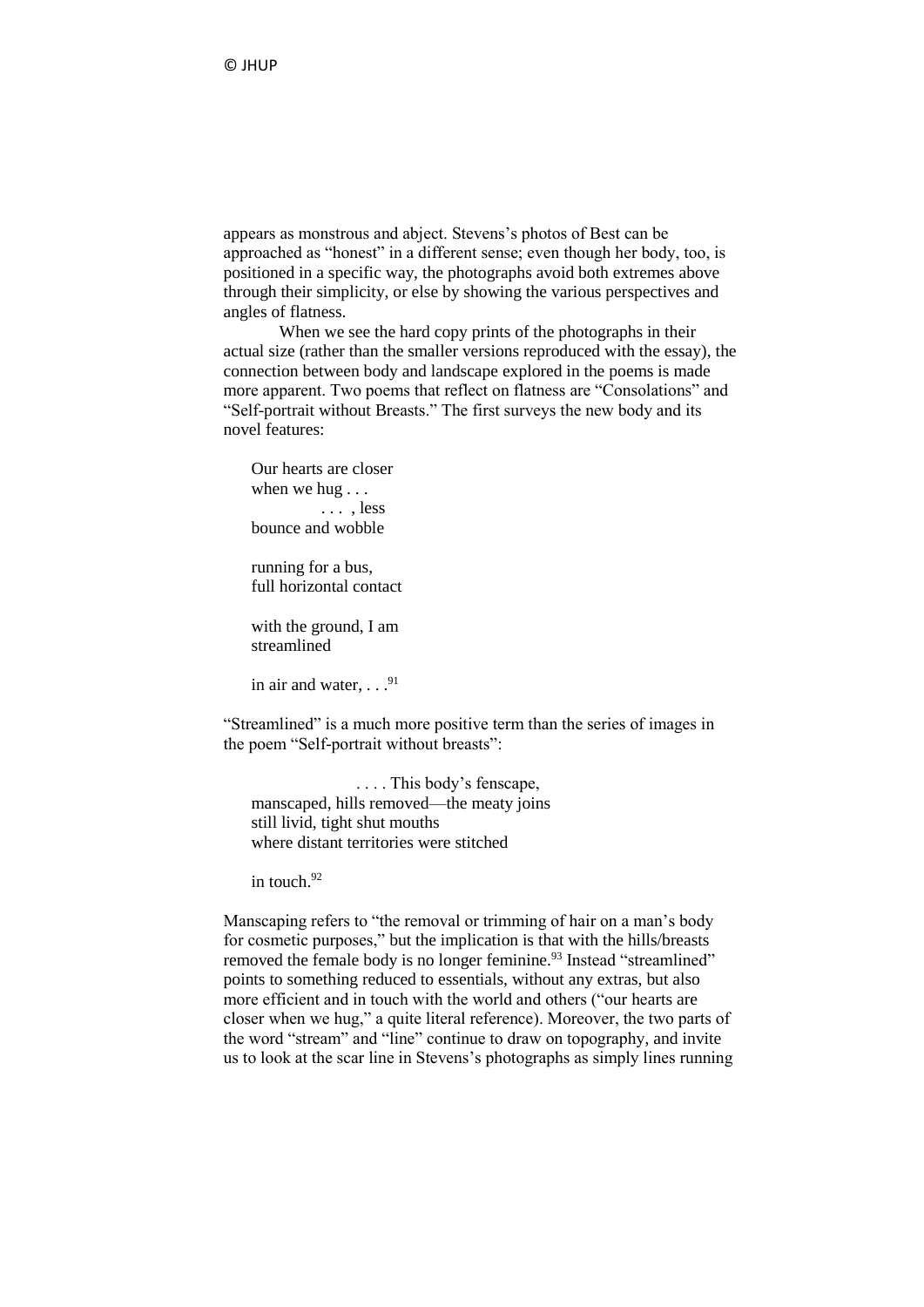across the body. Here it is interesting to compare the black and white images of Best's flat chest taken by Stevens with some of the unpublished "documentary" snapshots (in color) that Best took herself after the operation, some of which are too raw to see—the lines from the poem cited above "Blood seeps in deltas over ribs, / yellow and purple track to the waist" become literal through the blood and bruises on the flesh in the snapshot).<sup>94</sup> In contrast, the black and white images, admittedly taken after some of the initial wounds had healed, take us beyond the experience of surgery by visualizing the scar in the above ways.

Even though the body is exposed in Stevens's photographs of Best, the position through which it has been shot defamiliarizes the way we look at these portraits, including any association with medical images. One of them in particular because of its angle (and the absence of the head or hands that are visible in some of the other images) is difficult to decipher; it looks like a body part but not necessarily like the chest. Stevens explains that for the black and white photographs she took, they worked some shots with a mirror "to approach the sense of Clare looking at herself—the self-portrait."<sup>95</sup> Spence had used the mirror as a phototherapeutic tool; as Terry Dennett explains, in addition to its practical advantages (it was an inexpensive way of rehearsing scenarios for photographic projects), it was seen "as a tool for a 'reflective participation' with herself—a means whereby she could be both patient and imaginary therapist, both self and other."<sup>96</sup> Best does not use the mirror as a tool for staging particular activities, but in the following blog passage describing what she sees in the mirror she is both surveyor and surveyed.

Apart from when I am writing, I feel more like myself as I become aware of who I now am physically. Every day I look in the mirror at my (lack of) breasts and study the contours of my shoulders and upper torso, taking in the bruising and swelling and scars and dry flaking skin. It takes time, and time again, and again, until I look in the mirror and begin to see ME. My shoulders are more prominent now, and my bird-like ribcage drops to a waist I recognise and value more than ever. My legs are thin, the muscles quite wasted from weeks of relative inactivity but they are still mine. My arms are much as before, though *I don't have much feeling in the upper underarm areas and I've an*  odd damaged nerve that twitches down my right arm, moving the skin on its own. It started when I came around from the anaesthetic.

*As yet I can't tell if the ribs are as visible as I think they are—*what are these unknown bony protuberances? My healing skin moves over them, all knobbly. Were they really unseen before? I can feel my heart beating when I climb stairs or lie in bed, so close to the surface now no protection over the heart. I feel like if you held me up to the light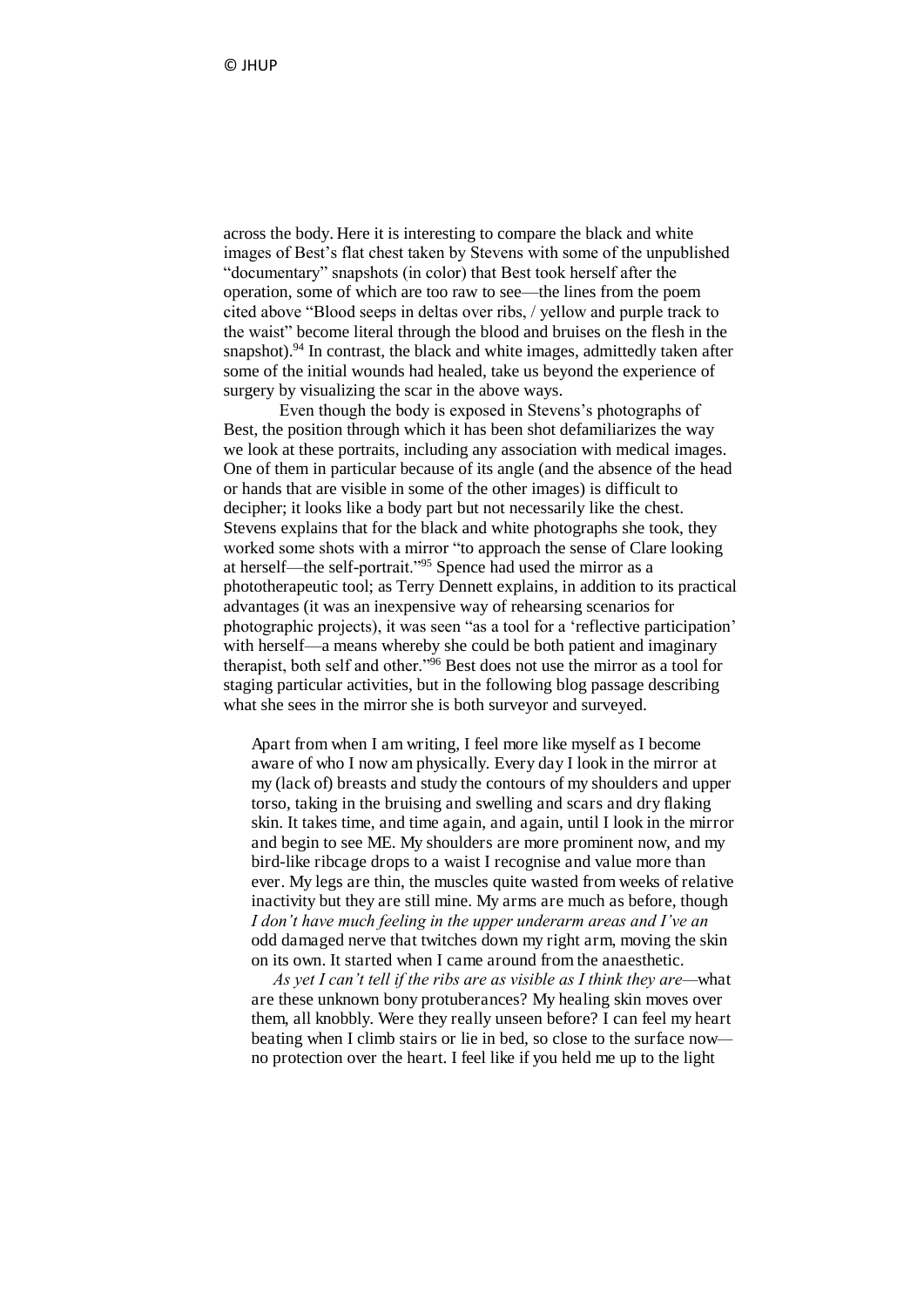you might see through me, see my vulnerable heart pumping in my ribcage.<sup>97</sup>

Several points can be made about this passage that help contextualize Stevens's photographs. In the same way that writing allows her to find new forms, the process of looking in the mirror offers Best a chance to realign her body and self ("begin to see ME") without relying on cosmetic surgery/technology or prosthesis. Unlike the "vulnerable empowered woman" who needs reconstruction "to close the gap between her identity and her body," Best's actions are not directed only toward medical solutions; she has chosen to undergo risk-reducing mastectomy, but this has not inaugurated a process of exclusive reliance on the medical establishment.<sup>98</sup> The description of the body above contrasts starkly with "the absence doubled," the surgeon's words in "The Surgeon's Album"; it is not lack that emerges from this self-examination scene but a presence/proliferation, however strange at first, of other body parts: "my shoulders are more prominent"; "my bird-like ribcage drops to a waist I recognise and value more than ever"; "what are these unknown bony protuberances? . . . Were they really unseen before?" The passage exhibits the kind of "openness toward embodiment as process" that relies on the plasticity and malleability of the body, and, when viewed alongside this description, Stevens's photographs demonstrate how the liminal site of the scar and the flat body can be approached as productive and generative spaces.<sup>99</sup>

The scar often questions the subject's agency but at the same time "asserts the viability of the body/mind as a creative, adaptive, and plastic entity."<sup>100</sup> Alluding to stories of scarring that connect a number of artistic interventions, Petra Kuppers describes the emergence of a different subject in terms of "a re-creation of the old into the new, into a repetition that holds on to its history even as it projects itself into an unpredictable future"—as she eloquently puts it, "the new skin wrinkles with the folds of experience."<sup>101</sup> Best's photo-poetic narrative participates in this re-creative process by hiding neither the scars as physical sites nor the scars as "memorial sites."<sup>102</sup> While her treatment and recovery after surgery does not exclude medical solutions, her embodied experience is not silenced by dominant biomedical and cosmetic discourses of breast cancer and genetic risk. By generating conversation and debate about the meanings of vulnerability, empowerment, concealment, visibility, beauty, and recovery, Best's and Stevens's collaboration contributes to the proliferation of feminist subjectivities and enriches the critical tools of the medical humanities.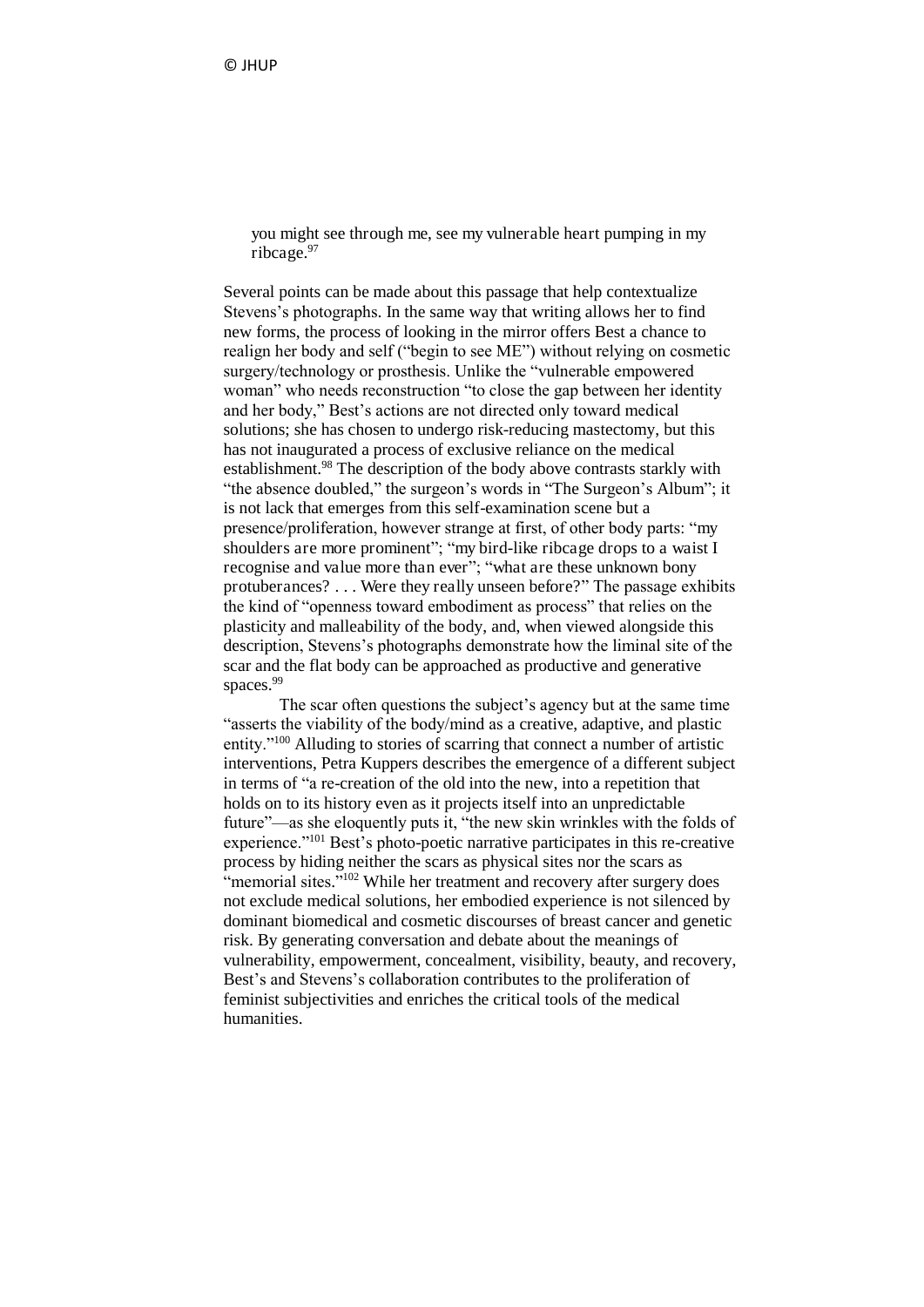#### **NOTES**

1. This essay extends my former work on feminist responses to breast cancer in textual and photographic narratives from the twentieth and twenty-first centuries. See Bolaki, "Recovering the Scarred Body" and chapter 1 of Illness as Many Narratives.

2. Best, Breastless, 5.

3. Jurecic, Illness as Narrative, 27.

4. Definition quoted in Dubriwny, Vulnerable, 42. Emphasis in original.

5. Jurecic, 28.

6. Karpinski, "Review."

7. For the emergence of the politicized breast cancer patient, see Diedrich, Treatments, chapter 2.

8. While the term "narrative" is contested and there is debate as to whether it can be applied to photography or poetry, in considering this work a photo-poetic narrative I follow recent attempts to open up the category of illness narrative to a wide range of forms and media. See Bolaki, Illness as Many Narratives.

9. Best, Breastless, 5.

10. Best, "Self-portrait without Breasts."

11. See Bleakley, "Towards a 'Critical Medical Humanities,'" and Whitehead and Woods, Edinburgh Companion to the Critical Medical Humanities.

12. Best, "Self-portrait without Breasts."

13. Ibid. For narratives of prophylactic mastectomy that offer similar intergenerational accounts see Reibstein's Staying Alive, Bryan's Singing the Life, and Queller's Pretty Is What Changes.

14. Best, Excisions, 16.

15. Best, "On Cutting."

16. Best, "Self-portrait without Breasts"

17. Woodward, Statistical Panic, 204–5.

18. Jain, "Living in Prognosis," 78–79.

19. Ibid., 85.

20. Ibid., 78.

21. Woodward, 211.

22. Best, Excisions, 30.

23. Dubriwny, 34.

24. Ibid., 54.

25. Ibid., 59.

26. Jurecic, 28.

27. Best, "Looking Back."

28. Lorde, Cancer Journals, 51, 45.

29. Ibid., 4.

30. Best, "Questions."

31. Best, Excisions, 31. Emphasis in original.

32. Best, Breastless, 5. The geneticist Gareth Evans notes in his article that "a small proportion of women choose not to have reconstruction (around 10%)" (ibid., 8).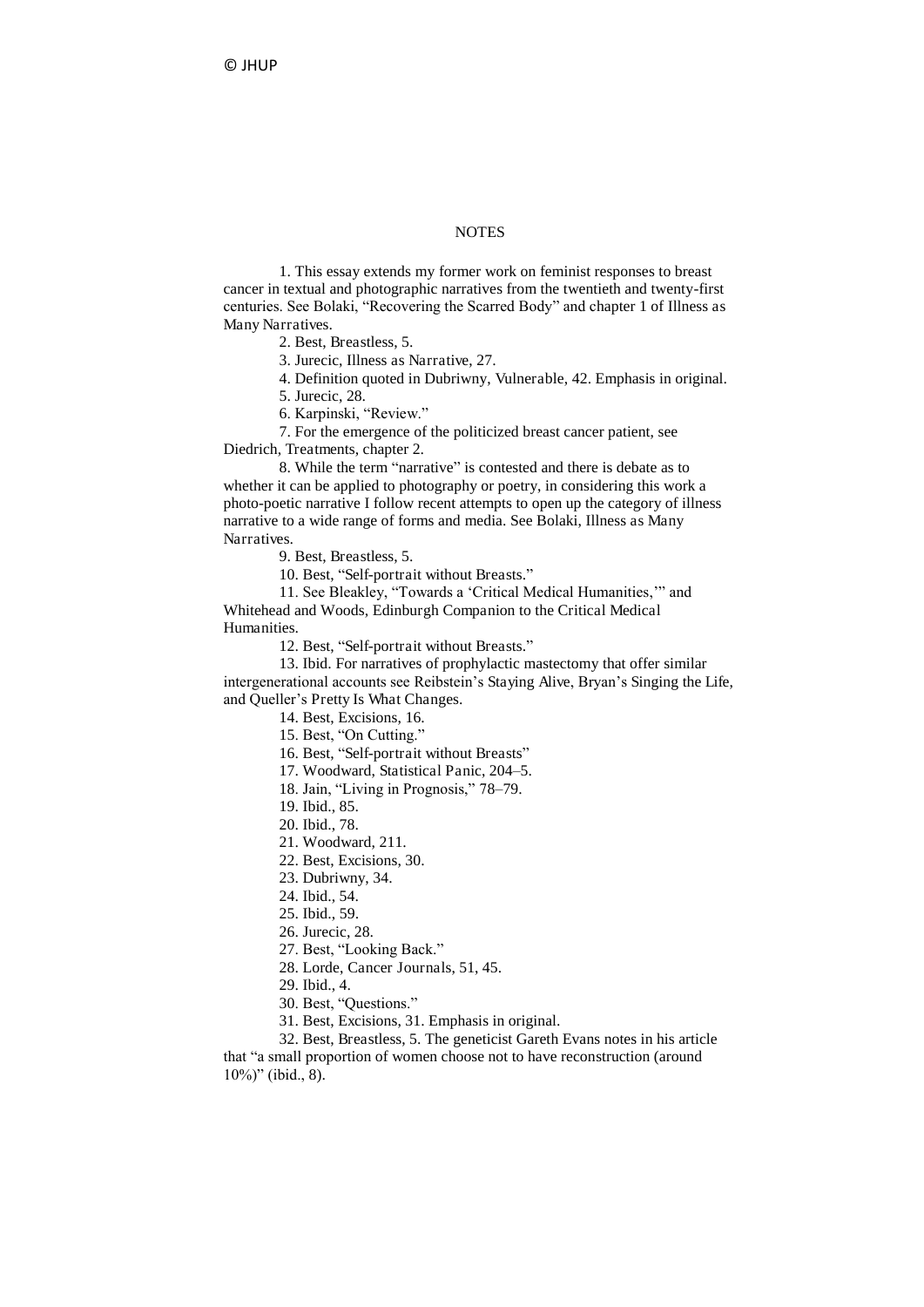33. Best, "Holding My Breath."

34. Best, Excisions, 38. Emphasis in original.

35. Lorde, 34.

36. Best, Excisions, 38.

37. Ibid., 48, 57, 53.

38. Ibid., 53.

39. Ibid.

40. Laura Stevens's photographs can be seen on Best's website, http://clarebest.co.uk/#/self-portrait-without-breasts/4549343126.

41. Best, Breastless, 5. Emphasis added.

42. Ibid., 7.

43. Testing is free in the United Kingdom and Canada through the National Health Service. In the United States the cost differs depending on what kind of genetic mutation one seeks to identify and is inconsistently covered by insurance providers. Myriad Genetic Laboratories' patent on the BRCA1 and BRCA2 mutations continues to generate ethical and political concerns, including continuing feminist action against its monopoly.

44. Best, "Looking Back."

45. Best, Breastless, 5.

46. Wong and King, "Cultural Construction," 587.

47. See Frank, Wounded Storyteller, for a definition of the restitution narrative.

48. For an examination of breast cancer representations across different media, including collaborative ones, see DeShazer, Mammographies.

49. Best, Excisions, 31.

50. Best, "Scars."

51. See Dubriwny, 33–57.

52. Best, "Scars."

53. Best, "Part 2." For a study that challenges the pervasive triumph narrative of illness, see Conway, Beyond Words.

54. Best, "Questions."

55. Lorde, 46.

56. See Herndl's response to Lorde's refusal of prosthesis, for example ("Reconstructing," 150).

57. For Spence's photographic work on breast cancer, see Putting Myself in the Picture and Cultural Sniping.

58. This photograph in color and the casts discussed below were showed to me during an interview with Best on January 17, 2014, in Lewes, UK.

59. Lorde, 43.

60. Best, "Questions."

61. Siebers, Disability Aesthetics, 5.

62. Langellier, "'You're Marked,'" 145.

63. Best, Excisions, 32.

64. Patrizio, "Subtle Knots," 176.

65. Best, Excisions, 47.

66. Ibid., 32.

67. Ibid.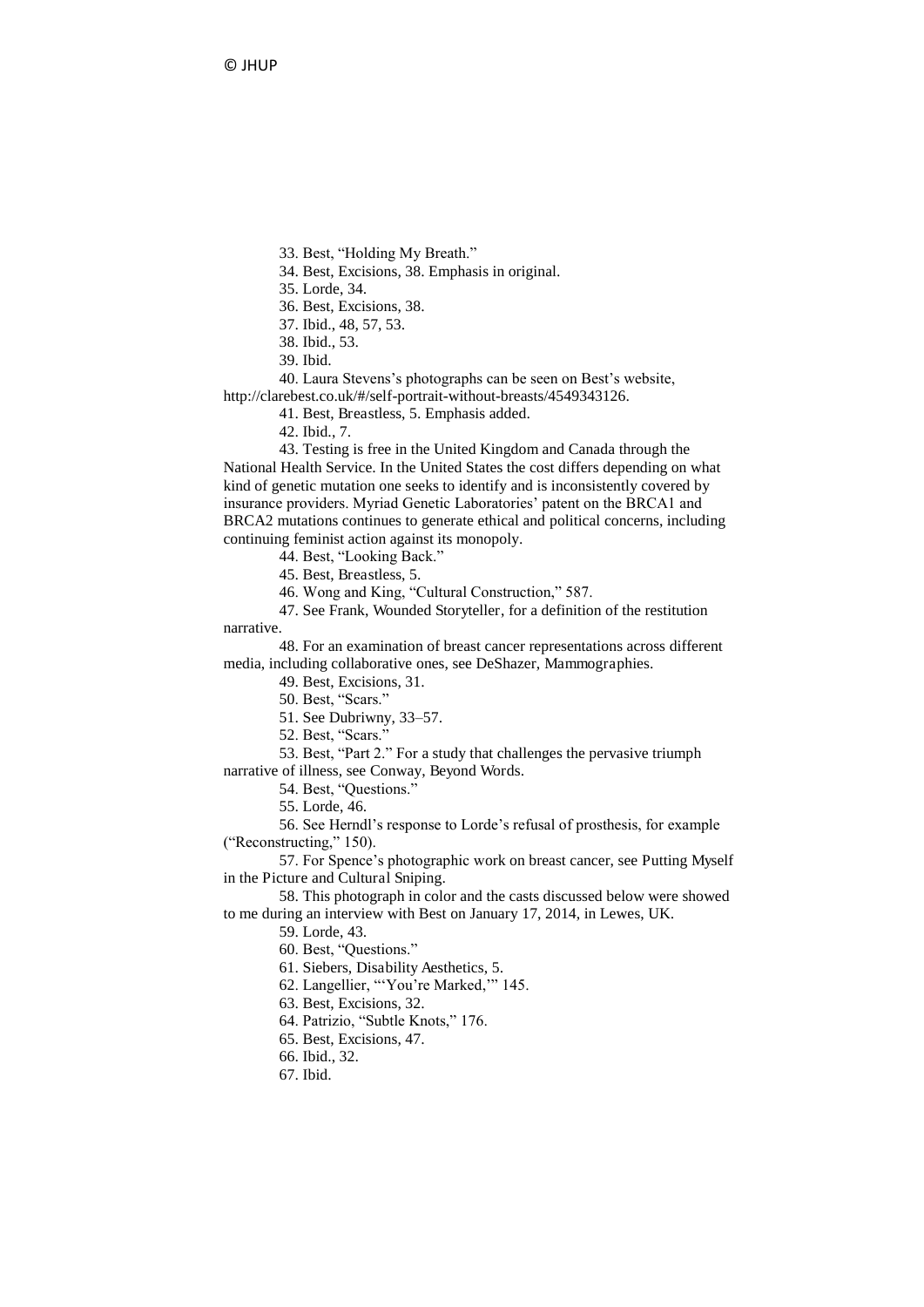68. Best, "More Goodbyes."

69. Best, Excisions, 55.

- 70. E-mail message to author, December 1, 2014.
- 71. Best, "More Goodbyes." Emphasis in original.
- 72. Lorde, 46.
- 73. Best, "Scars."
- 74. Best, e-mail message to author, December 1, 2014.
- 75. Best, "Self-portrait without Breasts."
- 76. Ibid. Emphasis in original.
- 77. Karpinski.
- 78. See Woods, "Limits of Narrative."
- 79. Best, "On Cutting."
- 80. Karpinski.

81. This is not to downplay the ways poetry about one's experience of illness can reshape understandings of poetic traditions. In "Reflections on the 5th International Symposium on Poetry and Medicine," Best suggests that the term "medical poetry" that was defined and discussed during the symposium could be seen as a "helpful starting point" in thinking about a particular kind of development within what since the Romantics has been known as "confessional poetry," or "poetry of extremis written in the first person."

82. Best, Excisions, 39.

83. Ibid., 45.

84. Ibid., 29. Best studied Geography for one term before switching to

English, and previous poetry collections such as Treasure Ground (2009) show a similar interest in landscape and topography.

85. Best, Excisions, 44.

86. Hartman, "Reading the Scar," 159.

87. Best, "Reading." Emphasis in original.

88. Best, Excisions, 58.

89. Burgin, Thinking Photography, 144.

90. Matuschka, "Why I Did It," 162.

- 91. Best, Excisions, 54.
- 92. Ibid., 42.

93. "manscaping, n."

94. Best, Excisions, 42.

95. Stevens in Best, Breastless, 24–25.

96. Dennett, "Jo Spence's," 33.

97. Best, "Compulsion." Emphasis in original.

98. Dubriwny, 61.

99. Kuppers, Scar of Visibility, 9.

- 100. Ibid., 19.
- 101. Ibid.
- 102. Best, "Part 2."

#### BIBLIOGRAPHY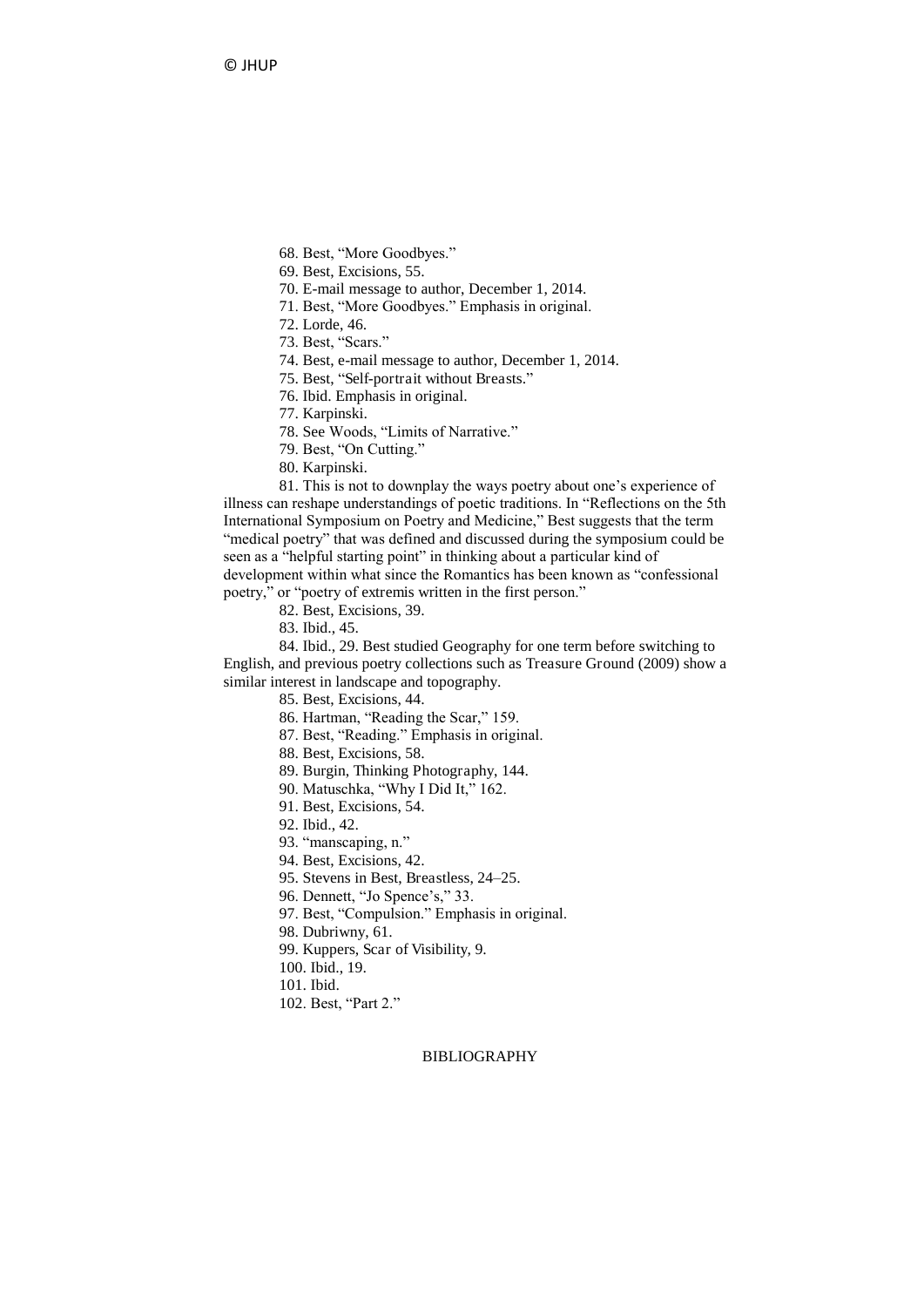- Best, Clare. Breastless: Encounters with Preventive Surgery. Brighton, UK: Pighog Press, 2011. "The Compulsion to Write." selfportraitwithoutbreasts Blog, http://selfportraitwithoutbreasts.wordpress.com/2012/05/25/thecompulsion-to-write/. Excisions. Hove: Waterloo Press, 2011. -. "Holding My Breath." selfportraitwithoutbreasts Blog, http://selfportraitwithoutbreasts.wordpress.com/2011/09/15/holding-mybreath/. -. "Looking Back." selfportraitwithoutbreasts Blog, http://selfportraitwithoutbreasts.wordpress.com/2011/08/03/hello-world/. "More Goodbyes." selfportraitwithoutbreasts Blog, http://selfportraitwithoutbreasts.wordpress.com/2012/09/12/moregoodbyes/. "On Cutting and Editing and Scars and Memories." BMJ Medical Humanities Blog, April 13, 2014. http://blogs.bmj.com/medicalhumanities/2014/04/13/guest-post-by-poet-and-writer-clare-best-oncutting-and-editing-and-scars-and-memories/. "Part 2: On Scars and Memories." BMJ Medical Humanities Blog, April 21, 2014. http://blogs.bmj.com/medical-humanities/2014/04/21/guestblog-post-by-poet-and-writer-clare-best-part-2-on-scars-and-memories/. "Questions, Questions, Questions." selfportraitwithoutbreasts Blog, http://selfportraitwithoutbreasts.wordpress.com/2011/08/21/questionsquestions-questions/. "Reading at the Modern Literature and Culture Research Centre at Ryerson University, Toronto, 10th October 2012." selfportraitwithoutbreasts Blog, http://selfportraitwithoutbreasts.wordpress.com/2012/10/12/reading-atthe-modern-literature-and-culture-research-centre-at-ryerson-universitytoronto-10-oct-2012/. ———. "Reflections from the 5th International Symposium on Poetry and Medicine." BMJ Medical Humanities Blog, May 17, 2014. http://blogs.bmj.com/medical-humanities/2014/05/17/5th-internationalsymposium-on-poetry-and-medicine-at-the-royal-society-of-medicinewimpole-street-london-on-saturday-10-may-2014/. "Scars." selfportraitwithoutbreasts Blog, http://selfportraitwithoutbreasts.wordpress.com/2011/08/16/scars/. "Self-portrait without Breasts: Poems by Clare Best and Photographs by Laura Stevens." Paper presented at "Attentive Writers": Healthcare, Authorship, and Authority conference, University of Glasgow, August 23–25, 2013. http://selfportraitwithoutbreasts.wordpress.com/2013/08/28/attentivewriters-healthcare-authorship-and-authority/. -. Treasure Ground. Fife: HappenStance, 2009.
- Bleakley, Alan. "Towards a 'Critical Medical Humanities.'" In Medicine, Health and the Arts: Approaches to the Medical Humanities, edited by Victoria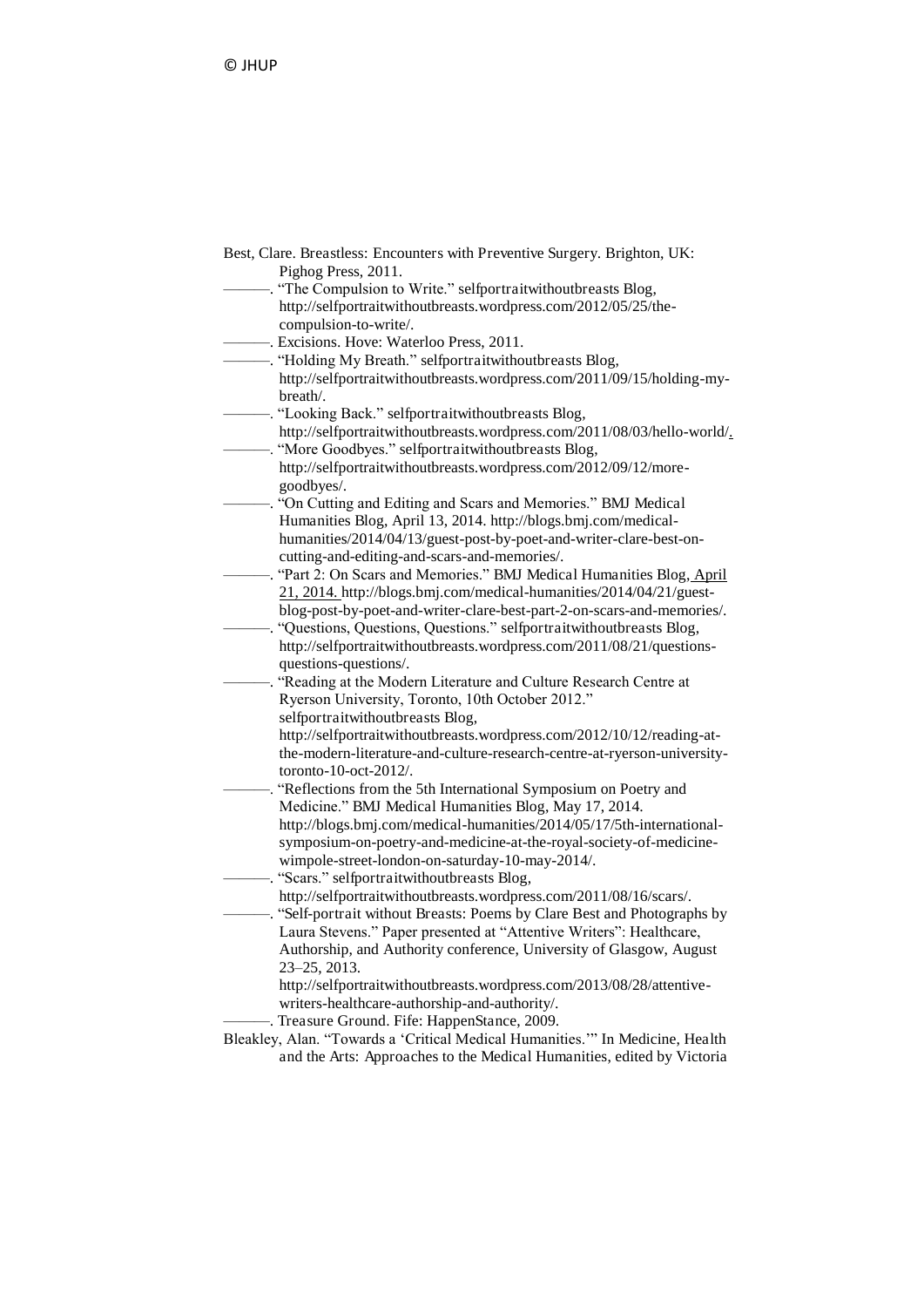Bates, Alan Bleakley, and Sam Goodman, 17–26. London: Routledge, 2014.

- Bolaki, Stella. Illness as Many Narratives: Arts, Medicine and Culture. Edinburgh: Edinburgh University Press, 2016.
- "Recovering the Scarred Body: Textual and Photographic Narratives of Breast Cancer." Mosaic: A Journal for the Interdisciplinary Study of Literature 44, no. 2 (June 2011): 1–17.
- Bryan, Elizabeth. Singing the Life: The Story of a Family in the Shadow of Cancer. London: Vermillion, 2007.
- Burgin, Victor, ed. Thinking Photography. London: Macmillan, 1982.

Conway, Kathlyn. Beyond Words: Illness and the Limits of Expression. Albuquerque: University of New Mexico Press, 2007.

- Dennett, Terry. "Jo Spence's Camera Therapy: Personal Therapeutic Photography as a Response to Adversity." In Phototherapy and Therapeutic Photography in a Digital Age, edited by Del Loewenthal, 31–39. London: Routledge, 2013.
- DeShazer, Mary K. Mammographies: The Cultural Discourses of Breast Cancer Narratives. Ann Arbor: University of Michigan Press, 2013.
- Diedrich, Lisa. Treatments: Language, Politics, and the Culture of Illness. Minneapolis: University of Minnesota Press, 2007.
- Dubriwny, Tasha N. The Vulnerable Empowered Woman: Feminism, Postfem*inism, and Women's Health*. New Brunswick, NJ: Rutgers University Press, 2013.
- Frank, Arthur W. The Wounded Storyteller: Body, Illness, and Ethics. Chicago: University of Chicago Press, 1995.
- Hartman, Stephanie. "Reading the Scar in Breast Cancer Poetry." Feminist Studies 30, no. 1 (Spring 2004): 155–77.
- Herndl, Diane Price. "Reconstructing the Posthuman Feminist Body Twenty Years after Audre Lorde's Cancer Journals." In Enabling the Humanities: A Sourcebook for Disability Studies in Language and Literature, edited by Sharon L. Snyder, Brenda Jo Brueggemann, and Rosemarie Garland-Thomson, 144–55. New York: MLA, 2002.
- Jain, Sarah Lochlann. "Living in Prognosis: Toward an Elegiac Politics." Representations 98 (Spring 2007): 77–92.
- Jurecic, Ann. Illness as Narrative. Pittsburgh, PA: University of Pittsburgh Press, 2012.
- Karpinksi, Eva C. "Review of Clare Best's Excisions." http://clarebest.co.uk/#/reviews-of-excisions/4562678502.
- Kuppers, Petra. The Scar of Visibility: Medical Performances and Contemporary Art. Minneapolis: University of Minnesota Press, 2007.
- Langellier, Kristin M. "'You're Marked': Breast Cancer, Tattoo, and the Narrative Performance of Identity." In Narrative and Identity: Studies in Autobiography, Self, and Culture, edited by Jens Brockmeier and Donal Carbaugh, 145–84. Amsterdam: John Benjamins, 2001.
- Lorde, Audre. The Cancer Journals. In The Audre Lorde Compendium: Essays, Speeches and Journals, introduction by Alice Walker, 3–62. London: Pandora, 1996.